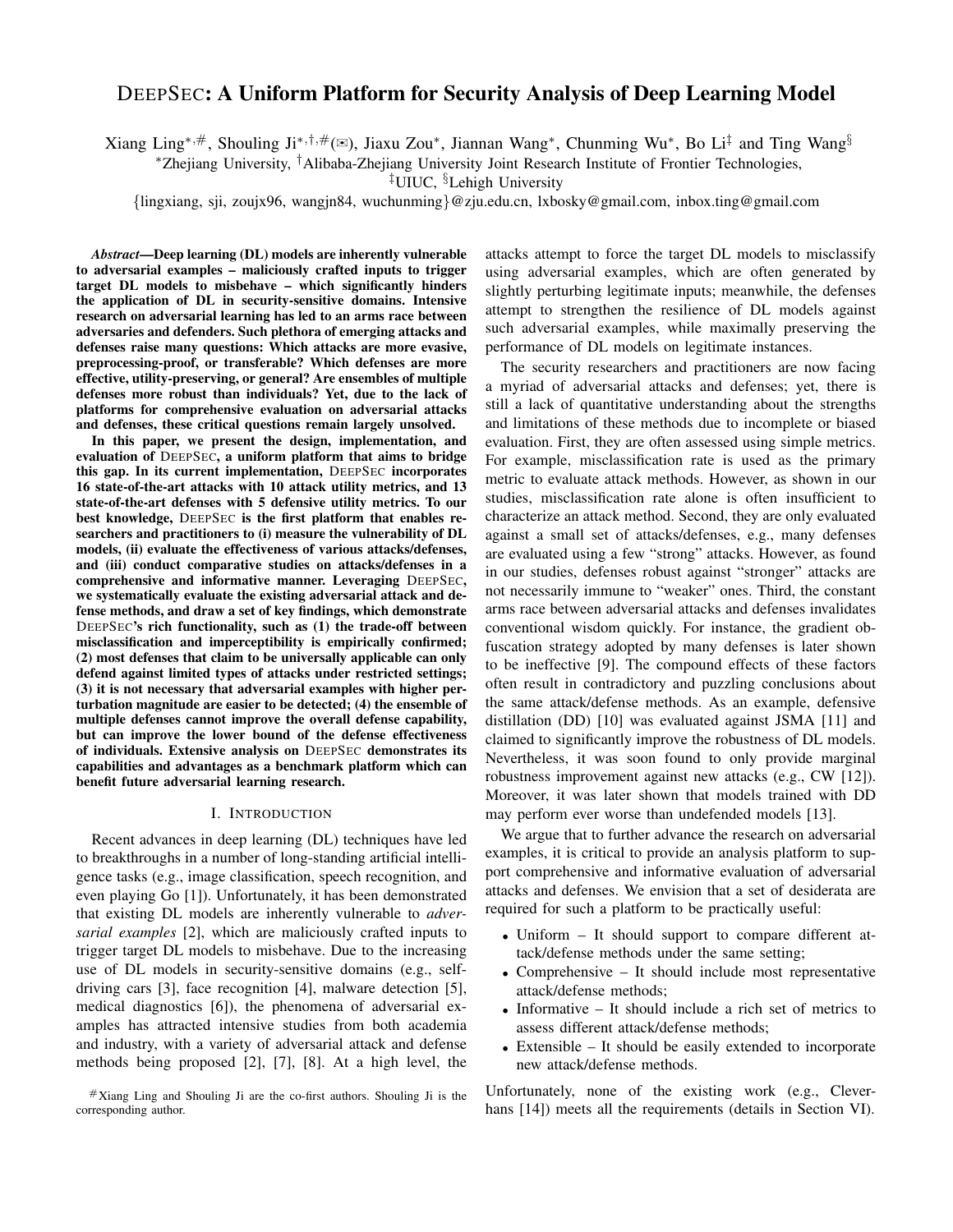To bridge this gap, we present DEEPSEC (available at [15]), a first-of-its-kind platform for security analysis of DL models, that satisfies all the aforementioned desiderata. In its current implementation, it incorporates 16 state-of-the-art adversarial attacks with 10 attack utility metrics and 13 representative defenses with 5 defense utility metrics. DEEPSEC enables security researchers and practitioners to (i) assess the vulnerabilities of given DL models to various attacks, (ii) evaluate the effectiveness of various defenses, and (iii) conduct comparative studies on different attacks/defenses in a comprehensive and informative manner. To summarize, we make the following contributions.

- 1) We present DEEPSEC, the first platform designed specifically to serve as an evaluation platform for adversarial attacks/defenses. Two key features differentiate DEEPSEC from the state-of-the-art adversarial learning libraries: a) to our best knowledge, DEEPSEC includes the largest collection of attack/defense methods (16 attacks and 13 defenses) thus far (e.g., Cleverhans [14] only provides 9 attacks and 1 defenses); b) it treats the evaluation metrics as first-class citizens, thereby supporting the evaluation of attacks/defenses in a uniform and informative manner.
- 2) Using DEEPSEC, we perform thus far the largest-scale empirical study on adversarial attacks/defenses under different metrics, among which 10 for attack and 5 for defense evaluation are proposed within the paper in addition to the existing ones. Moreover, we perform the largest-scale cross evaluation between different attack and defense methods (16  $\times$  13) to understand their relative strengths and limitations.
- 3) Through this systematic study, we obtain a set of interesting and insightful findings that may advance the field of adversarial learning: a) the trade-off between misclassification and imperceptibility performance of adversarial examples is experimentally confirmed; b) most defenses that claim to be universally applicable are only effective for a very limited number of attacks or partially effective for attacks under restricted settings; c) the ensemble of multiple defenses cannot improve the overall defense capability, but can improve the lower bound of the defense effectiveness of individuals.

Acronyms and Notations. For convenient reference, we summarize the acronyms and notations in Tables I and II.

# II. ATTACKS & DEFENSES

In this paper, we consider the non-adaptive and white-box attack scenarios, where the adversary has full knowledge of the target DL model but is not aware of defenses that might be deployed. Since most white-box or non-adaptive attacks can be applied to black-box attacks based on transferability or adjustments to specific defenses, considering them would provide general understanding of current attack scenarios [34]–[36]. Further, we focus on classification tasks.

In this section, we summarize the state-of-the-art attack and defense methods and present a rich set of metrics to assess the utility of attack/defense methods.

| TABLE I         |                     |                         |                                                     |  |  |  |  |  |  |  |
|-----------------|---------------------|-------------------------|-----------------------------------------------------|--|--|--|--|--|--|--|
|                 |                     |                         | ABBREVIATIONS AND ACRONYMS                          |  |  |  |  |  |  |  |
|                 |                     | AE                      | <b>Adversarial Example</b>                          |  |  |  |  |  |  |  |
|                 | Terms               | TA                      | <b>Targeted Attack</b>                              |  |  |  |  |  |  |  |
|                 |                     | UA                      | Un-targeted Attack                                  |  |  |  |  |  |  |  |
|                 |                     | <b>FGSM</b>             | Fast Gradient Sign Method [16]                      |  |  |  |  |  |  |  |
|                 |                     | R+FGSM                  | Random perturbation with FGSM [17]                  |  |  |  |  |  |  |  |
|                 |                     | <b>BIM</b>              | Basic Iterative Method [18]                         |  |  |  |  |  |  |  |
|                 |                     | PGD                     | Projected $L_{\infty}$ Gradient Descent attack [19] |  |  |  |  |  |  |  |
|                 |                     | U-MI-FGSM               | Un-targeted Momentum Iterative FGSM [20]            |  |  |  |  |  |  |  |
|                 | Un-targeted Attacks | DF                      | DeepFool <sup>[21]</sup>                            |  |  |  |  |  |  |  |
|                 |                     | <b>UAP</b>              | Universal Adversarial Perturbation attack [22]      |  |  |  |  |  |  |  |
|                 |                     | <b>OM</b>               | OptMargin [23]                                      |  |  |  |  |  |  |  |
| Attacks         |                     | $_{LLC}$                | Least Likely Class attack [18]                      |  |  |  |  |  |  |  |
|                 |                     | R+LLC                   | Random perturbation with LLC [17]                   |  |  |  |  |  |  |  |
|                 |                     | <b>ILLC</b>             | Iterative LLC attack [18]                           |  |  |  |  |  |  |  |
|                 |                     | T-MI-FGSM               | Targeted Momentum Iterative FGSM [20]               |  |  |  |  |  |  |  |
|                 |                     | <b>BLB</b>              | Box-constrained L-BFGS attack [2]                   |  |  |  |  |  |  |  |
|                 |                     | <b>JSMA</b>             | Jacobian-based Saliency Map Attack [11]             |  |  |  |  |  |  |  |
|                 | Targeted Attacks    | <b>CW</b>               | Carlini and Wagner's attack [12]                    |  |  |  |  |  |  |  |
|                 |                     | EAD                     | Elastic-net Attacks to DNNs [24]                    |  |  |  |  |  |  |  |
|                 |                     | $\overline{\text{NAT}}$ | Naive Adversarial Training [25]                     |  |  |  |  |  |  |  |
|                 |                     | <b>EAT</b>              | Ensemble Adversarial Training [17]                  |  |  |  |  |  |  |  |
|                 |                     | PAT                     | PGD-based Adversarial Training [19]                 |  |  |  |  |  |  |  |
|                 |                     | DD                      | Defensive Distillation [10]                         |  |  |  |  |  |  |  |
|                 |                     | IGR                     | Input Gradient Regularization [13]                  |  |  |  |  |  |  |  |
|                 |                     | EIT                     | Ensemble Input Transformation [26]                  |  |  |  |  |  |  |  |
|                 | Complete Defenses   | <b>RT</b>               | Random Transformations based defense [27]           |  |  |  |  |  |  |  |
| Defenses        |                     | PD                      | PixelDefense [28]                                   |  |  |  |  |  |  |  |
|                 |                     | TE                      | Thermometer Encoding defense [29]                   |  |  |  |  |  |  |  |
|                 |                     | RC                      | Region-based Classification [30]                    |  |  |  |  |  |  |  |
|                 |                     |                         | <b>Local Intrinsic Dimensionality</b>               |  |  |  |  |  |  |  |
|                 | Detection           | LID                     | based detector [31]                                 |  |  |  |  |  |  |  |
|                 |                     | <b>FS</b>               | Feature Squeezing detector [32]                     |  |  |  |  |  |  |  |
|                 |                     | MagNet                  | MagNet detector [33]                                |  |  |  |  |  |  |  |
|                 |                     | $\overline{\text{MR}}$  | <b>Misclassification Ratio</b>                      |  |  |  |  |  |  |  |
|                 |                     | <b>ACAC</b>             | Average Confidence of Adversarial Class             |  |  |  |  |  |  |  |
|                 |                     | <b>ACTC</b>             | Average Confidence of True Class                    |  |  |  |  |  |  |  |
|                 |                     | $ALD_p$                 | Average $L_p$ Distortion                            |  |  |  |  |  |  |  |
|                 | Attacks             | ASS                     | Average Structural Similarity                       |  |  |  |  |  |  |  |
|                 |                     | <b>PSD</b>              | Perturbation Sensitivity Distance                   |  |  |  |  |  |  |  |
|                 |                     | <b>NTE</b>              | Noise Tolerance Estimation                          |  |  |  |  |  |  |  |
|                 |                     | RGB                     | Robustness to Gaussian Blur                         |  |  |  |  |  |  |  |
| Utility Metrics |                     | <b>RIC</b>              | Robustness to Image Compression                     |  |  |  |  |  |  |  |
|                 |                     | CC                      | <b>Computation Cost</b>                             |  |  |  |  |  |  |  |
|                 |                     | CAV                     | <b>Classification Accuracy Variance</b>             |  |  |  |  |  |  |  |
|                 |                     | <b>CRR/CSR</b>          | Classification Rectify/Sacrifice Ratio              |  |  |  |  |  |  |  |
|                 | Defenses            | <b>CCV</b>              | <b>Classification Confidence Variance</b>           |  |  |  |  |  |  |  |
|                 |                     | $\cos$                  | <b>Classification Output Stability</b>              |  |  |  |  |  |  |  |

### *A. Adversarial Attack Advances*

In general, existing attacks can be classified along multiple different dimensions [8]. In this subsection, we classify attacks along two dimensions: *adversarial specificity* (i.e., UA and TA) and *attack frequency* (i.e., non-iterative attack and iterative attack). Specifically, UAs aim to generate AEs that can be misclassified into any class which is different from the ground truth class, while TAs aim to generate AEs to be misclassified into a specific target class. For attack frequency, non-iterative attacks take only one single step to generate AEs, while iterative attacks take multiple iterative updates. In fact, those two categorizations are closely integrated, but we describe them separately for clarity.

*1) Non-iterative UAs:* In [16], Goodfellow et al. proposed the first and fastest non-iterative UA, called *Fast Gradient Sign Method* (FGSM). By linearizing the loss function, FGSM perturbs an image by maximizing the loss subject to a  $L_{\infty}$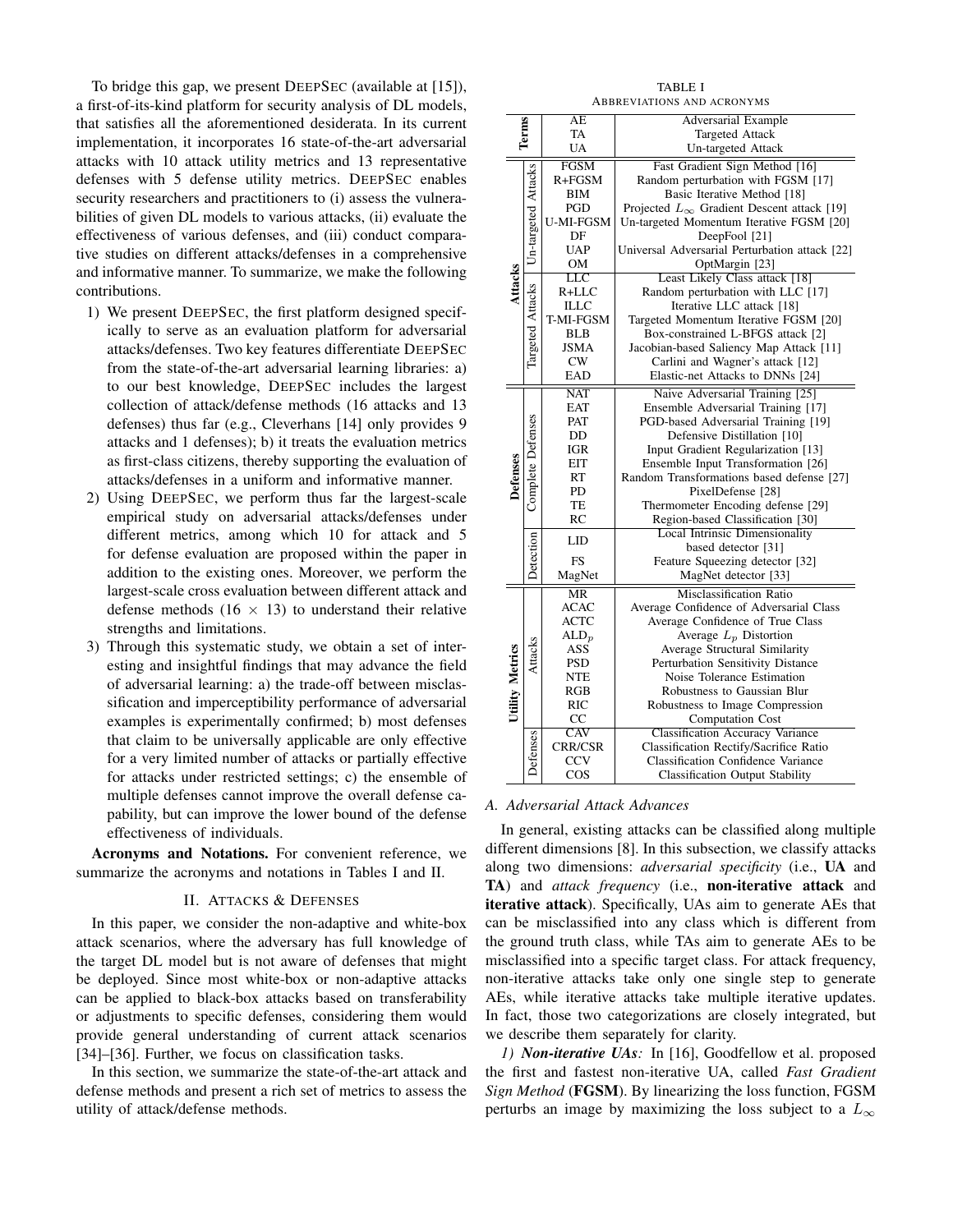| TABLE II                                                |                                                                                                              |  |  |  |  |  |  |  |  |
|---------------------------------------------------------|--------------------------------------------------------------------------------------------------------------|--|--|--|--|--|--|--|--|
|                                                         | NOTATIONS USED IN THIS PAPER                                                                                 |  |  |  |  |  |  |  |  |
| <b>Notations</b>                                        | Description                                                                                                  |  |  |  |  |  |  |  |  |
| $\vec{\mathbf{X}} = \{X_1, \cdots, X_N\}$               | $\dot{\mathbf{X}}$ is the testing set with N<br>original examples, where $X_i \in R^m$ .                     |  |  |  |  |  |  |  |  |
| $\vec{\mathbf{Y}} = \{y_1, \cdots, y_N\}$               | $\vec{Y}$ is the corresponding ground-truth<br>label set of $\vec{\mathbf{X}}$ , where $y_i = 1, \dots, k$ . |  |  |  |  |  |  |  |  |
| $\mathbf{F}: R^m \to \{1, \cdots, k\}$                  | $\bf{F}$ is a DL classifier on k classes,<br>where $F(\vec{\mathbf{X}}) = \vec{\mathbf{y}}$ .                |  |  |  |  |  |  |  |  |
| $P: R^m \rightarrow R^k$                                | P is the softmax layer output of $\mathbf{F}$ ,<br>where $\mathbf{F}(X) = \arg \max P(X)_j$ .                |  |  |  |  |  |  |  |  |
| $P(X)_i$                                                | $P(X)_i$ represents the j-th probability<br>of $P(X)$ , where $j \in \{1, \dots, k\}$                        |  |  |  |  |  |  |  |  |
|                                                         | $\theta$ is the parameter of <b>F</b> .                                                                      |  |  |  |  |  |  |  |  |
| $X^a \in R^m$                                           | $X^a$ is the adversarial example of X.                                                                       |  |  |  |  |  |  |  |  |
|                                                         | The specified target class for TAs.                                                                          |  |  |  |  |  |  |  |  |
| $\mathbf{J}: R^m \times \{1 \cdots k\} \rightarrow R^+$ | $J$ is the loss function of $F$ .                                                                            |  |  |  |  |  |  |  |  |

constraint:  $X^a = X + \epsilon \cdot sign(\nabla_X J(X, y^{true}))$ , where  $\epsilon$  is the hyper-parameter of  $L_{\infty}$  constraint. Similarly, Tramèr et al. [17] proposed a non-iterative UA, R+FGSM, which applies a small random perturbation before linearizing the loss function.

*2) Iterative UAs:* Kurakin et al. [18] introduced an intuitive extension of FGSM - *Basic Iterative Method* (BIM) that iteratively takes multiple small steps while adjusting the direction after each step:  $X_0^a = X$ ;  $X_{n+1}^a = Clip_{x,\epsilon}(X_n^a +$  $\alpha \cdot sign(\nabla_X J(X_n^a, y^{true})))$ , where  $Clip_{x,\epsilon}$  is used to restrict the  $L_{\infty}$  of perturbation. Following BIM, Madry et al. [19] introduced a variation of BIM by applying the projected gradient descent algorithm with random starts, named as the PGD attack. Similarly, Dong et al. [20] integrated the momentum techniques [37] into BIM for the purpose of stabilizing the updating direction and escaping from poor local maximum during iterations. We refer this UA as U-MI-FGSM. DeepFool [21] was proposed to generate AEs by searching for the closest distance from the source image to the decision boundary of the target model. Further in [22], Moosavi-Dezfooli et al. developed a *Universal Adversarial Perturbation* (UAP) attack, in which an image-agnostic and universal perturbation can be used to misclassify almost all images sampled from the dataset. In [23], He et al. proposed an attack, OptMargin (OM), to generate robust AEs that can evade existing region-based classification defense.

*3) Non-iterative TAs:* The TA version of FGSM was introduced in [18] to specify the least likely class  $y^{LL}$  of an original image X as the target class, where  $y^{LL} = \arg \min_{y} P(y|X)$ . We refer this non-iterative TA as the *Least-Likely Class* (LLC) attack:  $X^a = X - \epsilon \cdot sign(\nabla_X J(X, y^{LL}))$ . Similar to R+FGSM, Tramèr et al.  $[17]$  introduced  $R+LLC$ , which also integrates a small random step before linearizing the loss function.

*4) Iterative TAs:* The first adversarial attack discovered by Szegedy et al. [2] is an iterative TA, which generates AEs by a *Box-constrained L-BFGS* (BLB) algorithm. However, BLB has several limitations, e.g., it is time-consuming and impractical to linearly search for the optimal solution at large scale. To facilitate the efficiency of iterative TAs, Kurakin et al. [18] proposed a straightforward iterative version of LLC - ILLC. Following the attacks in [20], momentum techniques can also be generalized to ILLC, called *targeted MI-FGSM* (T- MI-FGSM). Taking a different perceptive, Papernot et al. [11] proposed the *Jacobian-based Saliency Map Attack* (JSMA). Specifically, JSMA first computes the Jacobian matrix of a given sample  $X$ , and then perturbs it by finding the input features of  $X$  that make the most significant changes to the output. Carlini and Wagner [12] introduced a set of powerful attacks based on different norm measurements on the magnitude of perturbation, termed as CW. In particular, CW is formalized as an optimization problem to search for highconfidence AEs with small magnitude of perturbation, and has three variants: CW0, CW2 and CW∞, respectively. In [24], Chen et al. argued that  $L_1$  has not been explored to generate AEs. Therefore, their *Elastic-net Attack to DNNs* (EAD) formulates the generation of AE as an elastic-net regularized optimization problem and features  $L_1$ -oriented AEs.

### *B. Utility Metrics of Attacks*

From the view of economics, utility is a measure of whether goods or services provide the features that users need [38]. For adversaries who want to attack DL models, utility means to what extent the adversarial attack can provide "successful" AEs. Generally speaking, successful AEs should not only can be misclassified by the model, but also be imperceptible to humans, robust to transformations as well as resilient to existing defenses depending on the adversarial goals.<sup>1</sup>

In this paper, we consider misclassification, imperception, and robustness as utility requirements while taking the resilience as the security requirement. We will first define 10 utility metrics for adversarial attacks below.

*1) Misclassification:* Firstly, we summarize utility metrics in terms of misclassification as follows.

Misclassification Ratio (MR). Misclassification is the most important property for adversarial attacks. In the case of UAs, MR is defined as the percentage of AEs that are successfully misclassified into an arbitrary class except their ground truth classes. For TAs, MR is defined as the percentage of AEs misclassified into the target classes as specified before. More specifically,  $MR_{UA} = \frac{1}{N} \sum_{i=1}^{N} count(\mathbf{F}(X_i^a) \neq y_i)$  and  $MR_{TA} = \frac{1}{N} \sum_{i=1}^{N} count(\mathbf{F}(X_i^a) = y_i^*).$ 

Average Confidence of Adversarial Class (ACAC). For AEs, ACAC is defined as the average prediction confidence towards the incorrect class, i.e.,  $ACAC =$  $\frac{1}{n}\sum_{i=1}^{n} P(X_i^a)_{F(X_i^a)}$ , where  $n \ (n \leq N)$  is the total number of successful AEs.

Average Confidence of True Class (ACTC). By averaging the prediction confidence of true classes for AEs, ACTC is used to further evaluate to what extent the attacks escape from the ground truth:  $ACTC = \frac{1}{n} \sum_{i=1}^{n} P(X_i^a)_{y_i}$ .

*2) Imperceptibility:* In essence, imperceptibility implies that the adversarial example would still be correctly classified by human vision, which ensures that the adversarial and benign

 $<sup>1</sup>$ In this paper, we distinguish between the robustness and resilience of AEs.</sup> Specifically, robustness reflects the misclassification stability after preprocessing by inevitable transformations in physical world, while resilience represents the surveillance of AEs when being defended by well-designed defenses.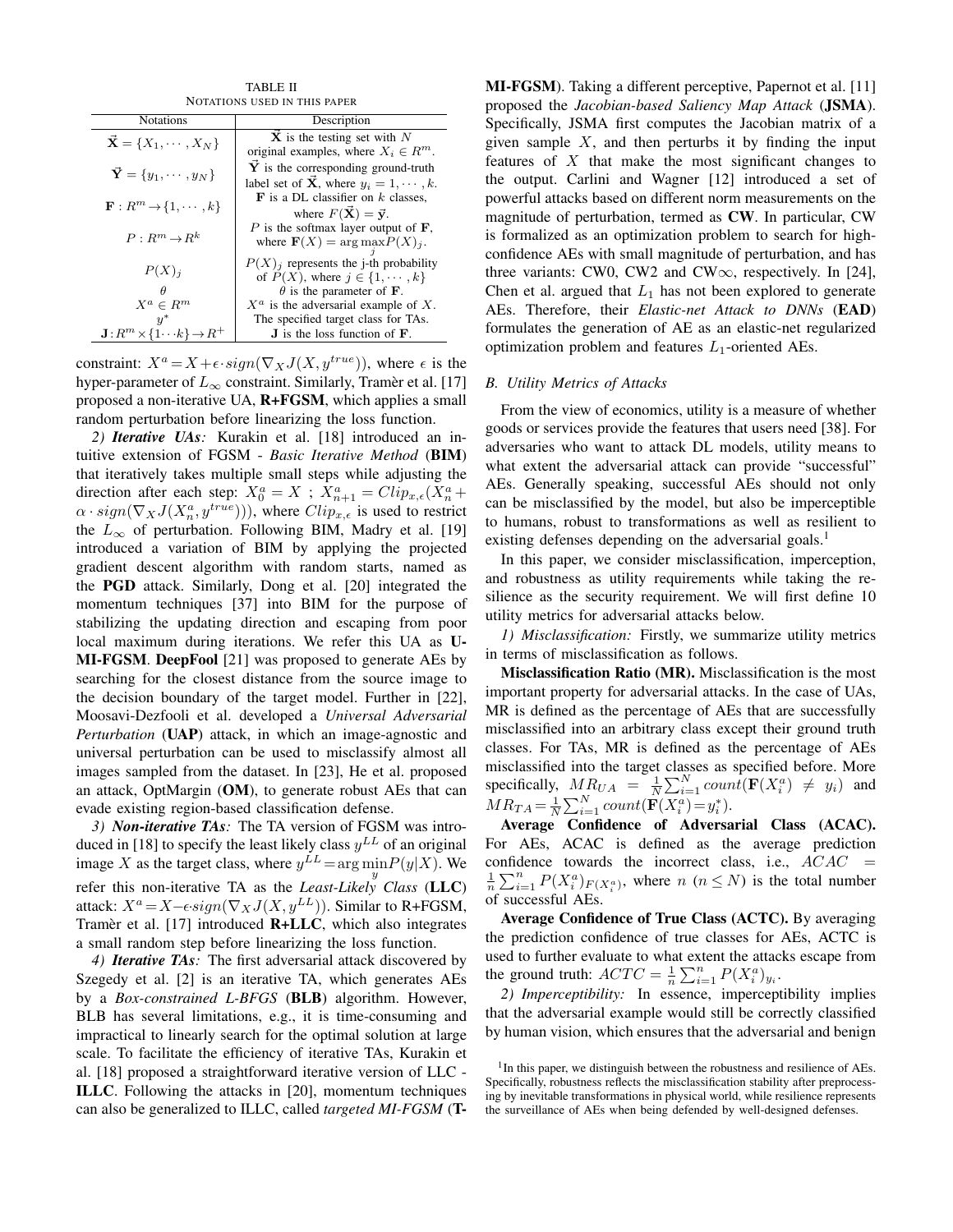examples convey the same semantic meaning. To evaluate the imperceptibility of AEs, we detail the metrics as follows.

Average  $L_p$  Distortion (ALD<sub>p</sub>). Almost all existing attacks adopt  $L_p$  norm distance (i.e.,  $p = 0, 1, \infty$ ) as distortion metrics for evaluations. Specifically,  $L_0$  counts the number of pixels changed after the perturbation;  $L_2$  computes the Euclidean distance between original and perturbed examples;  $L_{\infty}$  measures the maximum change in all dimensions of AEs. In short, we define  $ALD<sub>p</sub>$  as the average normalized  $L<sub>p</sub>$  distortion for all successful AEs, i.e.,  $ALD_p = \frac{1}{n} \sum_{i=1}^n$  $\frac{\|X_i^{\mathsf{G}} - X_i\|_p}{\|X_i\|_p}$ . The smaller  $ALD_p$  is, the more imperceptible the AEs are.

Average Structural Similarity (ASS). As one of the commonly used metrics to quantify the similarity between two images, SSIM [39] is considered to be more consistent to human visual perception than  $L_p$  similarity. To evaluate the imperceptibility of AEs, we define ASS as the average SSIM similarity between all successful AEs and their original examples, i.e.,  $ASS = \frac{1}{n} \sum_{i=1}^{n} SSIM(X_i^a, X_i)$ . Intuitively, the greater the ASS is, the more imperceptible the AEs are.

Perturbation Sensitivity Distance (PSD). Based on the contrast masking theory [40], PSD was proposed in [41] to evaluate human perception of perturbations, where  $PSD =$  $\frac{1}{n} \sum_{i=1}^{n} \sum_{j=1}^{m} \delta_{i,j} Sen(R(x_{i,j}))$ , where m is the total number of pixels,  $\delta_{i,j}$  denotes the j-th pixel of the *i*-th example,  $R(x_{i,j})$  represents the surrounding square region of  $x_{i,j}$ , and  $Sen(R(x_{i,j})) = 1/std(R(x_{i,j}))$  with  $std(R(x_{i,j}))$  the standard deviation function. The smaller PSD is, the more imperceptible AEs are.

*3) Robustness:* Normally, images in physical world are inevitably preprocessed before feeding them into production systems (e.g., online image classification systems), which may lead to declines in MR for AEs. Thus, it is essential to evaluate the robustness of AEs under various realistic conditions.

Noise Tolerance Estimation (NTE). In [41], the robustness of AEs is estimated by noise tolerance, which reflects the amount of noises that AEs can tolerate while keeping the misclassified class unchanged. Specifically, NTE calculates the gap between the probability of misclassified class and the max probability of all other classes, i.e.,  $NTE =$  $\frac{1}{n} \sum_{i=1}^{n} [P(X_i^a)_{F(X_i^a)} - \max\{P(X_i^a)_j\}],$  where  $j \in \{1, \dots, k\}$ and  $j \neq F(X_i^a)$ . The higher NTE is, the more robust AEs are.

On the other hand, due to the uncertainty of what transformations may be used, we thus sample two most widely and possibly used image preprocessing methods, *Gaussian blur* and *Image compression*, to evaluate the robustness of AEs.

Robustness to Gaussian Blur (RGB). Gaussian blur is widely used as a preprocessing stage in computer vision algorithms to reduce noises in images. Normally, a robust AE should maintain its misclassification effect after Gaussian blur. That is,  $RGB_{UA} = \frac{count(\mathbf{F}(\mathbf{GB}(X_i^a))\neq y_i)}{count(\mathbf{F}(X_i^a)\neq y_i)}$  and  $RGB_{TA} =$  $\frac{count(\mathbf{F}(\mathbf{GB}(X_i^a))=y_i^*)}{count(\mathbf{F}(X_i^a)=y_i^*)}$ , where GB denotes the Gaussian blur function. The higher RGB is, the more robust AEs are.

Robustness to Image Compression (RIC). Similar to RGB, RIC can be formulated as:  $\frac{RIC_{UA}}{RIC_{TA} = \frac{count(\mathbf{F}(\mathbf{IC}(X_i^a)) = y_i^*)}{count(\mathbf{F}(X_i^a) \neq y_i)}$  and  $RIC_{TA} = \frac{count(\mathbf{F}(\mathbf{IC}(X_i^a)) = y_i^*)}{count(\mathbf{F}(X_i^a) = y_i^*)}$ , , where IC denotes the specific image compression function. Also, the higher RIC is, the more robust AEs are.

*4) Computation Cost:* We define the Computation Cost (CC) as the runtime for attackers to generate an AE on average, and therefore evaluate the attack cost.

### *C. Defense Advances*

In general, existing defense techniques can be classified into 5 categories. We discuss each category as follows.

*1) Adversarial Training:* Adversarial training has been proposed since the discovery of AEs in [2], with the hope that it can learn robust models via augmenting the training set with newly generated AEs. However, adversarial training with AEs generated by BLB in [2] suffers from high computation cost, which is impractical for large-scale training tasks.

To scale adversarial training to large-scale datasets, Kurakin et al. [25] presented a computationally efficient adversarial training with AEs generated by LLC, which we refer to as *Naive Adversarial Training* (NAT). Later, Tramèr et al. [17] proposed the *Ensemble Adversarial Training* (EAT) that augments training data with AEs generated by R+FGSM on other pre-trained models instead of the original model. Another variant of adversarial training, referred to as *PGDbased Adversarial Training* (PAT), was presented in [19] via retraining the model with AEs generated by PGD iteratively.

*2) Gradient Masking/Regularization:* A natural idea to defend against adversarial attacks is to reduce the sensitivity of models to AEs and hide the gradients [42], which is referred to as the gradient masking/regularization method.

In [10], Papernot et al. introduced the *Defensive Distillation* (DD) defense to reduce or smooth the amplitude of network gradients and make the defended model less sensitive w.r.t perturbations in AEs. However in [13], Ross and Doshi-Velez claimed that DD-enhanced models perform no better than undefended models in general. Aiming at improving robustness of models, they introduced the *Input Gradient Regularization* (IGR), which directly optimizes the model for more smooth input gradients w.r.t its predictions during training.

*3) Input Transformation:* As defenses discussed above either depend on generated AEs or require modifications to the original model, it is particularly important to devise attack/model-agnostic defenses against adversarial attacks. Researchers have attempted to remove the adversarial perturbations of the testing inputs before feeding them into the original model, which we refer to as input transformation defenses.

Using five different image transformation techniques, Guo et al. [26] showed that training the models on corresponding transformed images can effectively defend against existing attacks, which we refer to as *Ensemble Input Transformation* (EIT). Another similar work is [27], where Xie et al. introduced a *Random Transformations-based* (RT) defense. In RT, the testing images first go through two additional randomization layers, and then the transformed images are passed to the original model. In [28], Song et al. proposed *PixelDefense* (PD) to purify adversarial perturbations. More specifically, PD makes use of the PixelCNN [43], a generative model, to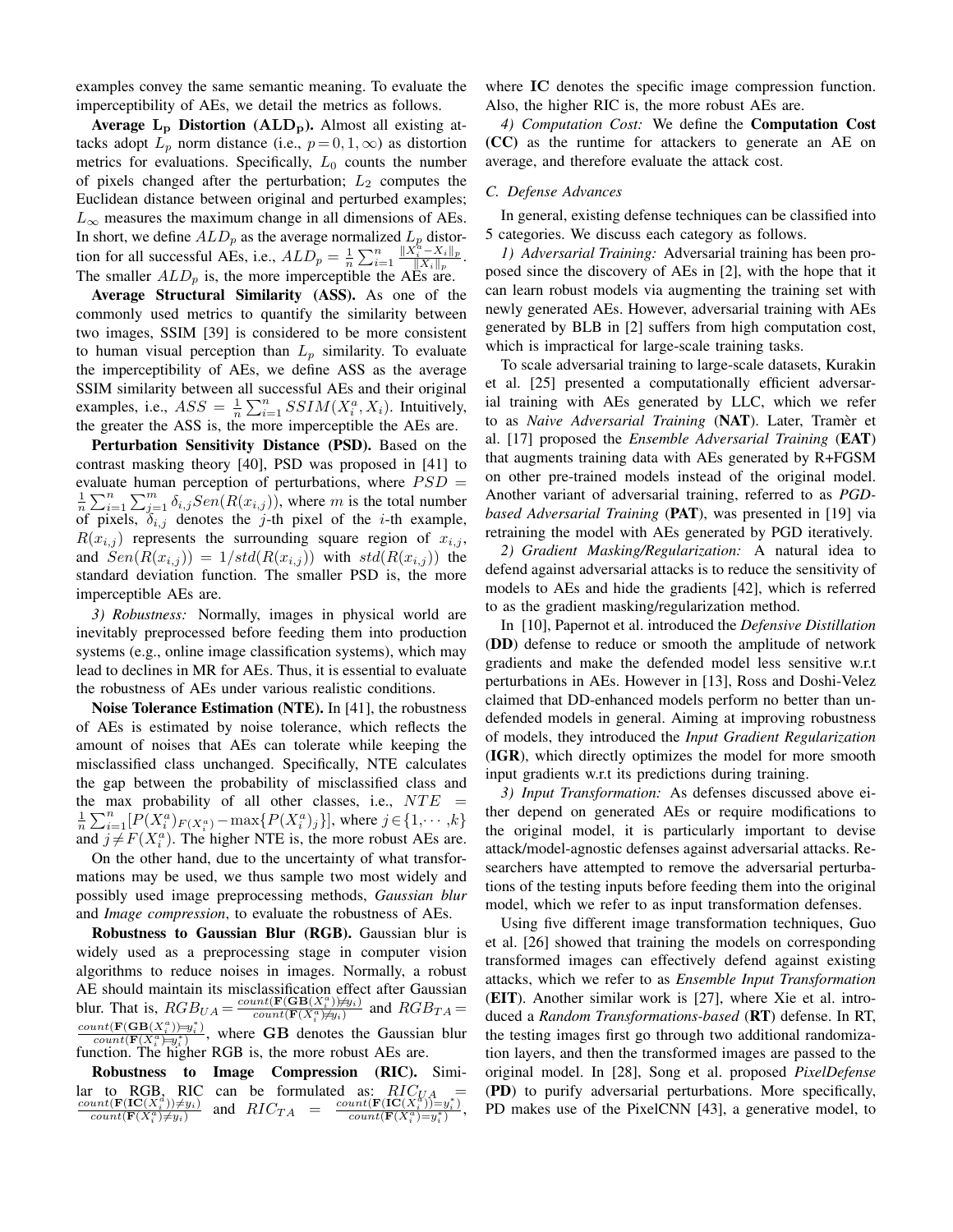purify the AEs and then passes the purified examples to the original model. Buckman et al. [29] proposed the *Thermometer Encoding* (TE) method to retrain the classification model with discretized inputs using thermometer encoding, and discretize the testing inputs before passing them to the retrained model.

*4) Region-based Classification: Region-based Classification* (RC) defense [30] takes the majority prediction on examples that are uniformly sampled from a hypercube around the AE, since they found that the hypercube around an AE greatly intersects with its true class region of the AE.

*5) Detection-only Defenses:* Given the difficulty in classifying AEs correctly, a number of detection-only defenses have been proposed to merely detect AEs and reject them. In this part, we introduce several latest and representative works and refer interested readers to [8], [44] for more others.

Ma et al. [31] proposed a *Local Intrinsic Dimensionality* based detector (LID) to discriminate AEs from normal examples due to the observation that the LID of AEs is significantly higher than that of normal examples. In [32], Xu et al. proposed the *Feature Squeezing* (FS) method to detect AEs via comparing the prediction difference between the original input and corresponding squeezed input. In [33], Meng and Chen proposed the MagNet defense framework, which is a combination defense of complete defense (i.e., the reformer) and detection-only defense (i.e., the detector).

### *D. Utility Metrics of Defenses*

In general, defenses can be evaluated from two perspectives: *utility preservation* and *resistance to attacks*. Particularly, the utility preservation captures how the defense-enhanced model preserves the functionality of the original model, while the resistance reflects the effectiveness of defense-enhanced model against adversarial attacks. For the utility of defense, it does not make sense for detection-only defenses since they only detect AEs and reject them. Thus, it is important to note that we only evaluate the utility performance of complete defenses.

Suppose we attain the defense-enhanced model  $\mathbf{F}^{\mathbf{D}}$  of  $\mathbf{F}$ , while  $P<sup>D</sup>$  denotes the corresponding softmax layer output of F<sup>D</sup>. Next, we detail 5 utility metrics of defenses.

Classification Accuracy Variance (CAV). The most important metric used to evaluate the performance of a DL model is accuracy. Therefore, a defense-enhanced model should maintain the classification accuracy on normal testing examples as much as possible. In order to evaluate the impact of defenses on accuracy, we define  $CAV = Acc(\mathbf{F}^{\mathbf{D}}, T) - Acc(\mathbf{F}, T)$ , where  $Acc(\mathbf{F}, T)$  denotes model **F**'s accuracy on dataset T.

Classification Rectify/Sacrifice Ratio (CRR/CSR). To assess how defenses influence the predictions of models on the testing set, we detail the difference of predictions before and after applying defenses. We define the CRR as the percentage of testing examples that are misclassified by  $\bf{F}$  previously but correctly classified by  $F<sup>D</sup>$ . Inversely, CSR is the percentage of testing examples that are correctly classified by F but misclassified by  $\mathbf{F}^{\mathbf{D}}$ . That is,  $CRR = \frac{1}{N} \sum_{i=1}^{N} count(\mathbf{F}(X_i) \neq \emptyset)$  $y_i \& \mathbf{F}^{\mathbf{D}}(X_i) = y_i$  and  $CSR = \frac{1}{N} \sum_{i=1}^{N} count(\mathbf{F}(X_i)) =$  $y_i$ & $\mathbf{F}^{\mathbf{D}}(X_i) \neq y_i$ ). In fact,  $CAV = \overrightarrow{C}RR - \overrightarrow{CSR}$ .



Fig. 1. The System Overview of DEEPSEC

Classification Confidence Variance (CCV). Although defense-enhanced models might not affect the accuracy performance, the prediction confidence of correctly classified examples may significantly decrease. To measure the confidence variance induced by defense-enhanced models, we formulate  $CCV = \frac{1}{n} \sum_{i=1}^{n} |P(X_i)_{y_i} - P^D(X_i)_{y_i}|$ , where  $n < N$  is the number of examples correctly classified by both  $F$  and  $F<sup>D</sup>$ .

Classification Output Stability (COS). To measure the classification output stability between the original model and the defense-enhanced model, we use JS divergence [45] to measure the similarity of their output probability. We average the JS divergence between the output of original and defenseenhanced model on all correctly classified testing examples, i.e.,  $COS = \frac{1}{n} \sum_{i=1}^{n} JSD(P(X_i) || P^D(X_i))$ , where  $n < N$  is the number of examples classified by both  $\mathbf F$  and  $\mathbf F^{\mathbf D}$  correctly; JSD is the function of JS divergence.

### III. SYSTEM DESIGN AND IMPLEMENTATION

#### *A. System Design*

We present the system overview of DEEPSEC in Fig. 1. Basically, it consists of five parts:

- 1) Attack Module (AM). The main function of AM is to exploit vulnerabilities of DL models and attack them via crafting AEs. In this module, we implement 16 state-ofthe-art adversarial attacks, including 8 UAs and 8 TAs.
- 2) Defense Module (DM). The main function of DM is to defend DL models and increase their resistance against adversarial attacks. In this module, we implement 13 latest and representative defense methods, which cover all categories of existing defenses.
- 3) Attack Utility Evaluation (AUE). In this module, we implement 10 utility metrics of adversarial attacks (as detailed in Section II-B). With AUE, users can evaluate to what extent the generated AEs satisfy the essential utility requirements of adversarial attacks.
- 4) Defense Utility Evaluation (DUE). Similar to AUE, DUE is mainly used for evaluating the utility of the stateof-the-art defenses in terms of 5 utility metrics, as defined in Section II-D. With this module, users can measure to what extent a defense-enhanced model preserves the fundamental functionality of the original model after applying all the defenses in DM.
- 5) Security Evaluation (SE). Leveraging both AM and DM modules, SE is used to evaluate the vulnerability and resilience of defense-enhanced models against existing attacks. More importantly, users can determine whether the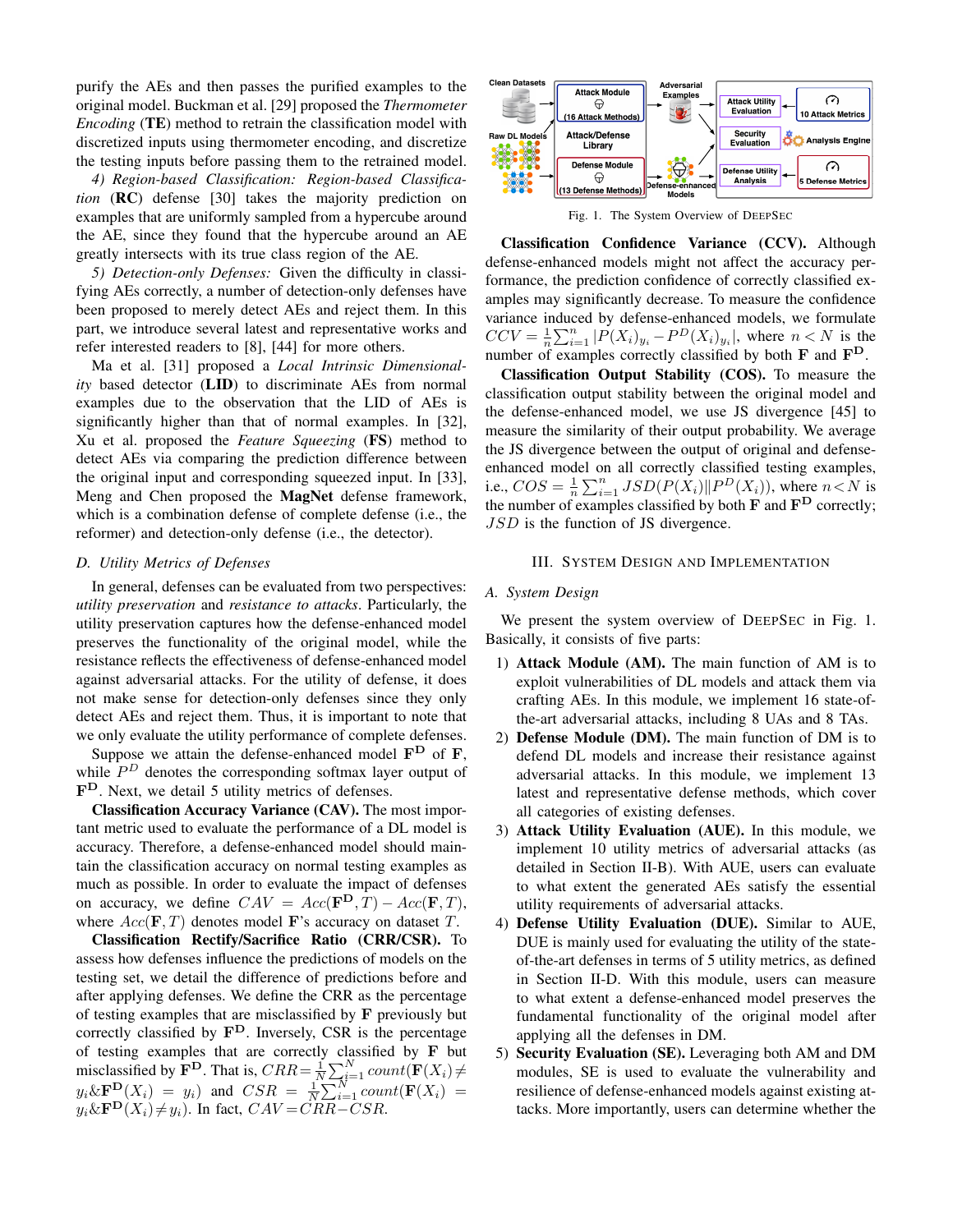defense-enhanced models that are planned to deploy/share are resistant to current adversarial attacks.

To the best of our knowledge, DEEPSEC is the first implemented uniform evaluating and securing system for DL models, which comprehensively and systematically integrates the state-of-the-art adversarial attacks, defenses and relative utility metrics of them. The significance of DEEPSEC to research and application lies in the following aspects.

• First, before sharing or deploying the pre-trained DL models publicly, DEEPSEC enables model owners to conveniently and freely choose any existing defenses to secure their models. Model owners can also employ evaluation modules (i.e., DUE and SE) of DEEPSEC to examine whether the defenseenhanced models satisfy their utility/security requirements.

• Second, DEEPSEC is a uniform platform for systematically evaluating different adversarial attacks and defenses. Previously, due to the lack of such a uniform platform, existing attacks and defenses are often implemented and evaluated on different experimental settings (e.g., DL models, parameter settings, evaluation metrics, testing environment, etc.). Consequently, those implementation and evaluation differences make researchers confused about the actual utility and security performance of attacks/defenses. Some researchers even draw contradictory conclusions for the same problems. For instance, the effectiveness of DD against adversarial attacks obtains different observations in different work [10], [12], [13]. However, as a uniform evaluation platform, DEEPSEC can reduce the evaluation bias as much as possible and facilitate fair comparisons among different attacks/defenses. Therefore, DEEPSEC allows model owners to compare the performance of all possible defense-enhanced models that adopt different defenses and thus make the best decision.

• Third, DEEPSEC allows researchers to evaluate the utility and security performance of newly proposed adversarial attacks by attacking state-of-the-art defenses. Also, DEEPSEC enables researchers to compare the performance of newly proposed defenses with existing defenses as well as to examine their defenses' resistance against existing adversarial attacks. Therefore, DEEPSEC is helpful for both attack and defense research to conveniently and fairly apply existing approaches to comprehensively understand the actual performance.

In addition to providing a uniform evaluation system, DEEPSEC takes a fully modular implementation, which makes it easily extendable. First, algorithms in DEEPSEC are implemented using PyTorch [46], which has been widely used in the DL research community. Second, all modules inside DEEPSEC are independent of each other, which means that each module can work individually. Additionally, as shown in Fig. 1, multiple modules can also work together to perform rich evaluation. Third, all algorithms or evaluation tests within each module are also independent, which means that they can be implemented, measured and employed independently.

# *B. System Implementation*

In AM, we implement 16 adversarial attacks as we summarized in Section II-A. Specifically, we cover all categories of existing attacks that include 8 UAs: FGSM [16], R+FGSM [17], BIM [18], PGD [19], U-MI-FGSM [20], DF [21], UAP [22], OM [23]; and 8 TAs: LLC [18], R+LLC [17], ILLC [18], T-MI-FGSM [20], BLB [2], JSMA [11], CW2 [10], EAD [24].

In DM, we implement 13 defense algorithms, which also cover all the categories of state-of-the-art defense algorithms summarized in Section II-C. Specifically, the implemented defense algorithms include 3 adversarial training defenses: NAT [25], EAT [17] and PAT [19]; 2 gradient masking defenses: DD [10] and IGR [13]; 4 input transformation based defenses: EIT [26], RT [27], PD [28] and TE [29]; one region-based classification defense RC [30]; as well as 3 detection-only defenses: LID [31], FS [32] and the detector of MagNet [33].

Note that for both adversarial attacks and defenses, our implementations take representativeness, scalability and practicality into consideration, which leads us to implement the latest, scalable and practical adversarial attacks and defenses.

In addition, for AUE and DUE, we implement 10 attack utility metrics (introduced in Section II-B) and 5 defense utility metrics (introduced in Section II-D), respectively.

### IV. EVALUATIONS

In this section, we first evaluate the utility performance of all adversarial attacks and various defense algorithms. Then, we examine the security performance of all defenses against various adversarial attacks. Note that all experiments were conducted on a PC equipped with 2 Intel Xeon 2.2GHz CPU, 256GB system memory and one NVIDIA GTX 1080 GPU.

# *A. Evaluation of Attacks*

*1) Experimental Setup:* We employ two popular benchmark datasets: MNIST [47] and CIFAR-10 [48], which have been widely used in image classification tasks. To be compatible with existing work on adversarial attacks or defenses, we train a 7-layer CNN [10] and a ResNet-20 model [49] for MNIST and CIFAR-10 (more details are shown in Appendix VIII-A), respectively. We achieve 99.27% testing accuracy on MNIST and 85.95% testing accuracy on CIFAR-10.

We present our evaluation methodology as follows. At first, we randomly sample 1000 examples that are correctly predicted by the corresponding model from each dataset's testing set. Then, for each attack in AM, we generate 1000 AEs on the sampled examples. Finally, leveraging AUE, we examine the utility performance of all attacks. Particularly, the target class for each TA is chosen randomly and uniformly among the labels except the ground truth.<sup>2</sup>

The criteria for parameter setting in evaluating attacks are: (i) the value of common parameters of different attacks are kept the same for unbiased comparisons, e.g., all  $L_{\infty}$  attacks share the same restriction  $\epsilon$ . (ii) all the other parameters follow the same/similar setting in the original work for all

<sup>&</sup>lt;sup>2</sup>We do not choose the target class for LLC, R+LLC and ILLC, since they inherently take the least-likely class as the target class.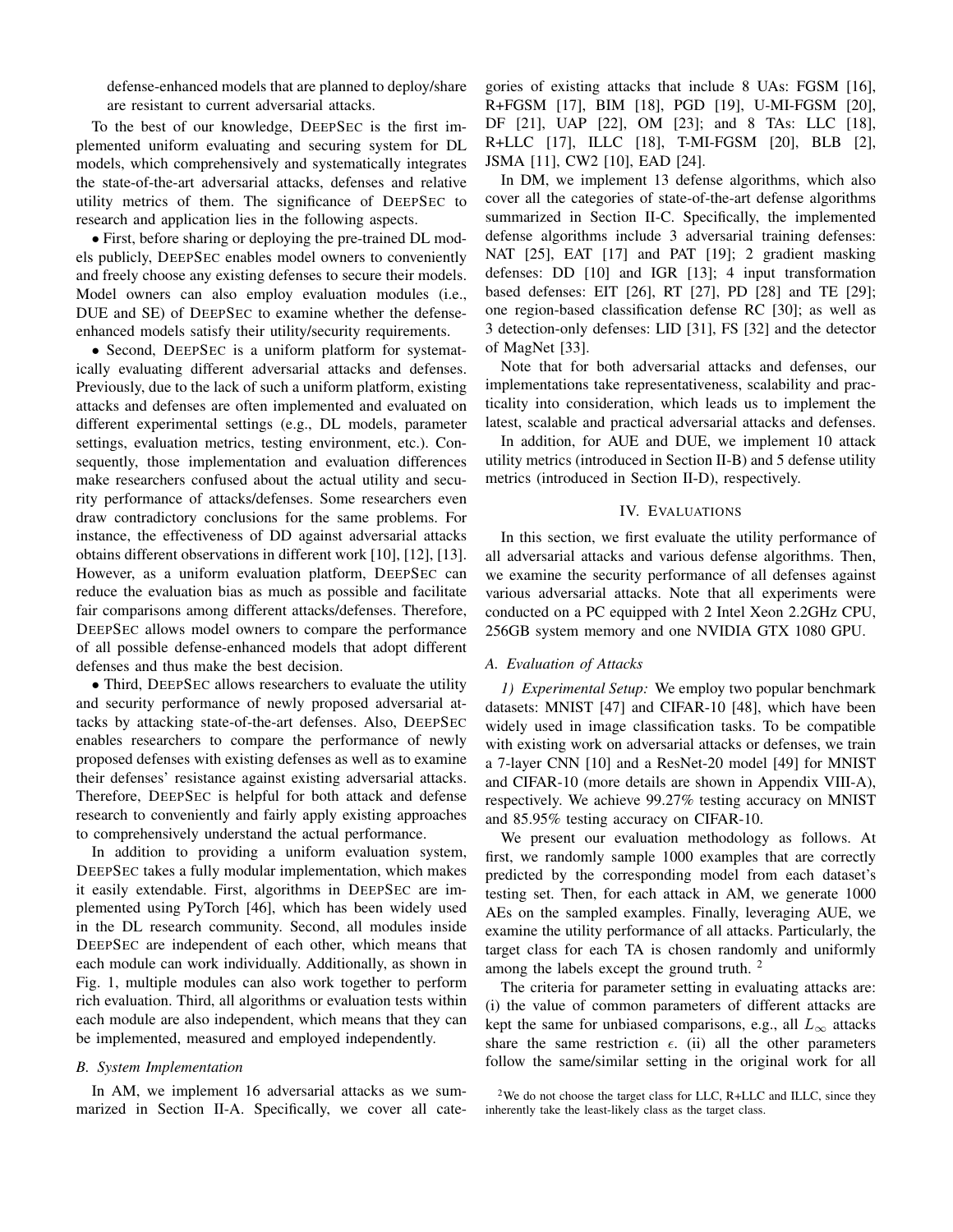attacks. The detailed parameter settings can be found in Appendix IX-A.

*2) Experimental Results:* We only present the evaluation results of CIFAR-10 in Table III, since the results for MNIST are similar and we defer them to Appendix X.

Misclassification. Generally, most of existing attacks, including both UAs and TAs, show strong attacking ability with high MR. More specifically, it can be observed that iterative attacks present noticeably higher MR than non-iterative attacks. Furthermore, we find that all iterative attacks, including iterative UAs and iterative TAs, have nearly 100% MR on CIFAR-10. The reason is intuitive that iterative attacks run multiple complicated iterations to find the optimal perturbation for the target model, while non-iterative attacks only take one step to compute the perturbation.

In spite of 100% MR, some adversarial attacks have low ACAC, which indicates that AEs generated by those attacks are low confident. We suggest that directly comparing the exact ACAC among all kinds of attacks can be misleading since they might have totally different parameters, e.g., it is unfair to compare ACAC between ILLC ( $L_{\infty}$  attack) and CW2 ( $L_2$ ) attack). On the other hand, via fine-tuning the parameters of attacks, their performance can be significantly changed. For instance, if the  $\kappa$  of CW2 is increased from 0 to 20, ACAC of CW2 increases from 0.393 to 1.000 on CIFAR-10.

Basically, AEs with higher ACAC have lower ACTC, since the sum of probability of each class is 100%. However, if ACAC is lower than 100%, ACTC can be relatively high or low. In that case, for AEs with similar ACAC, we suggest such AEs with lower ACTC would show better resilience to other models as their true classes are less likely to be correctly classified by other models (e.g., defense-enhanced models or other raw models). For instance, both FGSM ( $\epsilon = 0.1$ ) and OM achieve around 0.75 ACAC on CIFAR-10, but the ACTC of FGSM is  $6 \times$  lower than that of OM. Hence, we conclude that FGSM shows better resilience than OM, which will later be empirically verified in following evaluations (see more in Section IV-C and Section V-A, respectively).

Remark 1. *In most cases, existing attacks show high attack success rate (i.e., MR) in terms of misleading the target model. In addition to MR, it is also important to evaluate the attacks with other metrics. For instance, we observe that AEs with low ACTC show better resilience to other models.*

Imperceptibility. We quantify and analyze the imperceptibility of AEs in terms of  $ALD_p$ , ASS and PSD.

In general, most existing attacks explore  $L_p$  norm to formulate attack algorithms in their objective functions. From Table III, we observe that attacks that use the same  $ALD_p$ metric in their attack objectives tend to perform better in that distance measurement than in other distance measurements. For instance,  $L_{\infty}$  attacks, perform better in  $L_{\infty}$  distortion, but perform poorly in both  $L_0$  and  $L_2$  distortions.

On the other hand, via fine-tuning parameters,  $L_p$  distortions of attacks can be easily increased for better misclassification performance. For instance, when we increase  $\kappa$  from 0 to 20, all  $L_p$  distortions of CW2 significantly increase. Similar observations are obtained when we increase  $\epsilon$  for FGSM. The above observations suggest that there exists an objective tradeoff between misclassification and imperceptibility. The tradeoff stems from the mathematical framework of adversarial attacks, which are usually formulated as optimization problems with two objectives: (i) to misclassify the adversarial sample and (ii) to minimize the perceptual difference of adversarial and benign samples. As these two objectives are not always aligned, there exists a tension between misclassification and imperceptibility, which has been empirically confirmed.

Compared with  $ALD<sub>p</sub>$ , existing attack techniques perform better at preserving ASS. On CIFAR-10, most attacks achieve nearly 100% similarity between original examples and corresponding AEs. This is because ASS is consistent with  $L_p$ norms, and thus balanced  $L_p$  norms (i.e., none of  $L_0$ ,  $L_2$ and  $L_{\infty}$  is extremely high) can result in high ASS. For instance, AEs generated by CW2 and EAD show moderate  $L_p$  distortions, which leads to nearly 100% similarity between original examples and AEs.

According to the results, PSD is more sensitive than ASS. Also, we observe that the PSDs of  $L_2$  attacks are much lower than those of other attacks (i.e.,  $L_{\infty}$  or  $L_0$  attacks). This implies that AEs generated by  $L_2$  attacks are more visually imperceptible than those generated by other attacks w.r.t PSD. One possible reason is that the formulation of PSD is consistent with  $L_2$  distortion, and thus  $L_2$  attacks outperform others in both  $L_2$  and PSD.

Remark 2. *Among all imperceptibility metrics, PSD is the most sensitive imperceptible metric to the perturbation of AEs, while ASS is the least sensitive, which we suggest is not suitable to quantify AEs. Also, the trade-off between misclassification and imperceptibility is empirically confirmed.*

Robustness. We examine the robustness of existing attacks w.r.t three metrics (i.e., NTE, RGB, RIC). In our evaluation, we use Guetzli [50], an open source compression algorithm that creates high visual quality images. Specifically, the radius of Gaussian blur is set to 0.5 for RGB and the compression quality is set to 90% for RIC.

In general, the evaluation results of NTE, RGB and RIC are positively correlated for the adversarial attack. As shown in Table III, adversarial attacks with high NTE tend to perform better in RGB and RIC in most cases. The underlying reason could be that high NTE implies higher probability of the misclassified class, and therefore it can tolerate more transformations than AEs with smaller NTE. On the other hand, the correlation of NTE, RGB and RIC is non-linear as they measure the robustness of attacks from different perspectives. For instance, we observe that the NTE of CW2 ( $\kappa = 20$ ) is extremely high while its RIC is quite low.

Generally, AEs with higher ACAC are shown to be more robust in RGB and RIC. This is because ACAC can influence NTE directly and thus further influence RGB and RIC since these two metrics are consistent with NTE as discussed before. Therefore, increasing the ACAC via fine-tuning parameters in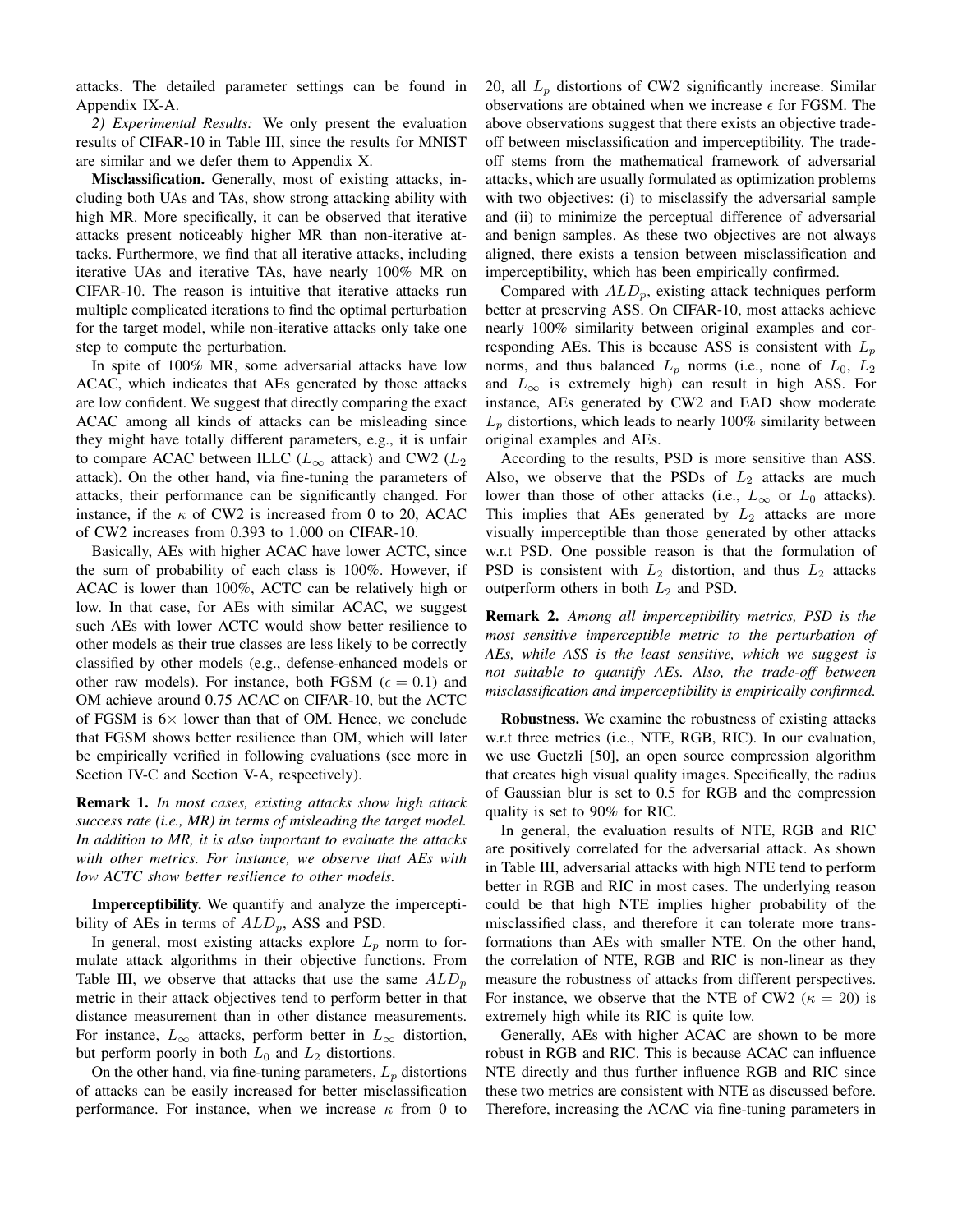| TABLE III                                                         |
|-------------------------------------------------------------------|
| UTILITY EVALUATION RESULTS OF ALL ADVERSARIAL ATTACKS ON CIFAR-10 |

|                |            |                                  | Attack      |                     |           | <b>Misclassification</b> |             |       |                                                          | Imperceptibility |            |            |            | <b>Robustness</b> |            |             |       |
|----------------|------------|----------------------------------|-------------|---------------------|-----------|--------------------------|-------------|-------|----------------------------------------------------------|------------------|------------|------------|------------|-------------------|------------|-------------|-------|
| Datasets       | UA/<br>TA  | Objec-<br>tive                   |             | <b>Attacks</b>      | MR        | <b>ACAC</b>              | <b>ACTC</b> | Lο    | $\overline{\mathrm{ALD}}_{\mathrm{n}}$<br>L <sub>2</sub> | $L_{\infty}$     | <b>ASS</b> | <b>PSD</b> | <b>NTE</b> | RGB               | <b>RIC</b> | $_{\rm CC}$ |       |
|                |            |                                  |             | $\epsilon = 0.1$    | 89.7%     | 0.743                    | 0.033       | 0.993 | 5.423                                                    | 0.100            | 0.710      | 276.991    | 0.568      | 0.942             | 0.932      | 0.0017      |       |
|                |            |                                  | <b>FGSM</b> | $\epsilon = 0.2$    | 89.8%     | 0.873                    | 0.008       | 0.994 | 10.596                                                   | 0.200            | 0.433      | 537.340    | 0.752      | 0.939             | 0.977      | 0.0016      |       |
|                | <b>UAs</b> | $L_{\infty}$<br>$\epsilon = 0.1$ | $R + FGSM$  |                     | 83.7%     | 0.846                    | 0.018       | 0.520 | 3.871                                                    | 0.100            | 0.812      | 142.111    | 0.733      | 0.962             | 0.968      | 0.0017      |       |
|                |            |                                  |             | BIM                 | 100.0%    | 1.000                    | 0.000       | 0.775 | 2.003                                                    | 0.100            | 0.940      | 79.507     | 1.000      | 1.000             | 0.998      | 0.0049      |       |
|                |            |                                  |             |                     |           | PGD                      | 100.0%      | 1.000 | 0.000                                                    | 0.979            | 3.682      | 0.100      | 0.827      | 165.721           | 1.000      | 1.000       | 1.000 |
|                |            |                                  |             | <b>U-MI-FGSM</b>    | 100.0%    | 1.000                    | 0.000       | 0.919 | 3.816                                                    | 0.100            | 0.817      | 171.691    | 1.000      | 1.000             | 1.000      | 0.0056      |       |
|                |            |                                  |             | <b>UAP</b>          | 85.3%     | 0.723                    | 0.038       | .000  | 5.335                                                    | 0.100            | 0.717      | 275.353    | 0.527      | 0.904             | 0.907      | ా           |       |
|                |            | L <sub>2</sub>                   |             | $\overline{\rm DF}$ | $100.0\%$ | 0.516                    | 0.458       | 0.135 | 0.078                                                    | 0.010            | 1.000      | 2.692      | 0.058      | 0.064             | 0.226      | 0.0113      |       |
| $\Xi$          |            |                                  |             | OM                  | 100.0%    | 0.750                    | 0.182       | 0.274 | 0.192                                                    | 0.022            | 0.999      | 5.485      | 0.541      | 0.929             | 0.908      | 20.4526     |       |
| $\blacksquare$ |            |                                  |             | LLC                 | 13.4%     | 0.768                    | 0.016       | 0.992 | 5.400                                                    | 0.100            | 0.730      | 273.682    | 0.594      | 0.620             | 0.630      | 0.0009      |       |
|                |            | $L_{\infty}$                     |             | $R+LLC$             | 31.5%     | 0.876                    | 0.009       | 0.531 | 3.897                                                    | 0.100            | 0.825      | 143.450    | 0.763      | 0.635             | 0.548      | 0.0006      |       |
| CIFAR          |            | $\epsilon = 0.1$                 |             | ILLC                | 100.0%    | 1.000                    | 0.000       | 0.764 | 1.829                                                    | 0.100            | 0.946      | 73.204     | 0.909      | 1.000             | 0.500      | 0.0033      |       |
|                | <b>TAs</b> |                                  |             | T-MI-FGSM           | $100.0\%$ | 1.000                    | 0.000       | 0.937 | 4.063                                                    | 0.100            | 0.799      | 187.717    | 1.000      | 1.000             | 0.993      | 0.0047      |       |
|                |            | $L_0$                            |             | <b>JSMA</b>         | 99.7%     | 0.508                    | 0.164       | 0.022 | 4.304                                                    | 0.879            | 0.832      | 32.445     | 0.238      | 0.321             | 0.224      | 2.6207      |       |
|                |            |                                  |             | <b>BLB</b>          | 100.0%    | 0.500                    | 0.349       | 0.218 | 0.111                                                    | 0.013            | 1.000      | 3.882      | 0.141      | 0.007             | 0.025      | 90.6852     |       |
|                |            |                                  | CW2         | $\kappa = 0$        | $100.0\%$ | 0.393                    | 0.348       | 0.230 | 0.112                                                    | 0.013            | 1.000      | 3.986      | 0.032      | 0.009             | 0.023      | 3.0647      |       |
|                |            | L <sub>2</sub>                   |             | $\kappa = 20$       | 100.0%    | 1.000                    | 0.000       | 0.557 | 0.279                                                    | 0.031            | 0.998      | 10.157     | 1.000      | 0.736             | 0.049      | 4.6315      |       |
|                |            |                                  | EAD         | EN                  | 100.0%    | 0.433                    | 0.316       | 0.106 | 0.156                                                    | 0.033            | 0.999      | 2.457      | 0.093      | 0.015             | 0.027      | 4.5115      |       |
|                |            |                                  |             | L1                  | 100.0%    | 0.377                    | 0.352       | 0.041 | 0.185                                                    | 0.057            | 0.999      | 1.642      | 0.014      | 0.014             | 0.030      | 4.7438      |       |

<sup>∗</sup> Since UAP takes different settings and significantly longer time to generate the universal perturbation, here we do not consider the computation cost for it.

one attack can improve its robustness as well.

Compared to TAs, most UAs are shown to be more robust to regular transformations. For instance, on CIFAR-10, most UAs achieve over 90%, even 100% robustness in both RGB and RIC. This implies that almost all AEs generated by such attacks can maintain its capability of misclassification as before. On the other hand, most TAs, especially BLB, JSMA, CW and EAD, are shown to experience the worst robustness in RGB and RIC. It suggests that regular transformations are effective for mitigating such attacks. The root reason we conjecture is that with specifying the target class, TAs are more difficult to attack than UAs. Therefore, it is difficult for TAs to obtain higher ACAC, which affects their robustness.

Remark 3. *The robustness of AEs is affected by ACAC. Further, most UAs are shown to be more robust than TAs in our evaluation. Even for certain TAs, image transformations can effectively mitigate the added perturbation.*

Computation Cost. To evaluate the computation cost of attacks, we test their runtime that is used to generate one AE on average. It is important to know that comparing the exact runtime of attacks is unfair due to multiple and complex factors (e.g., programming, parallelized computing or not, etc.), which can lead to different runtime performance. Therefore, we keep all attacks' settings unchanged with their original work and only give empirical results in our evaluations.

It is apparent that in the majority of cases, AEs of iterative attacks are much more expensive to generate than those of non-iterative attacks. On average, iterative attacks spend  $10\times$ more runtime than non-iterative attacks. Among all iterative attacks, we observe that OM, JSMA, BLB, CW2 and EAD are noticeably slower than other iterative attacks.

# *B. Evaluation of Defenses*

We evaluate the utility performance of defenses as below. *1) Experimental Setup:* We use the same benchmark datasets and models as used in Section IV-A. The evaluation methodology is as follows. Firstly, for each complete defense,

we obtain the corresponding defense-enhanced model from the original model. Using utility metrics in DUE, we then compare the utility performance of the defense-enhanced model with the original model on the testing set of each dateset. For defense parameter settings in our evaluations, the criteria are: (i) we follow the same/similar setting as in the original work of defenses; (ii) if there are variants for one defense, we choose the one with the best effectiveness performance. The details of defense parameter settings are reported in Appendix IX-B.

*2) Results:* We present the evaluation results in Table IV.

|                 | UTILITY EVALUATION RESULTS OF ALL COMPLETE DEFENSES |                         |          |           |            |            |            |        |  |  |
|-----------------|-----------------------------------------------------|-------------------------|----------|-----------|------------|------------|------------|--------|--|--|
|                 | Defense-enhanced                                    |                         |          |           |            |            |            |        |  |  |
| <b>Datasets</b> | Models                                              |                         | Accuracy | CAV       | <b>CRR</b> | <b>CSR</b> | <b>CCV</b> | $\cos$ |  |  |
|                 | Category                                            | Name                    |          |           |            |            |            |        |  |  |
|                 | Adversarial                                         | <b>NAT</b>              | 99.51%   | 0.24%     | 0.44%      | 0.20%      | 0.17%      | 0.0006 |  |  |
|                 | Training                                            | EAT                     | 99.45%   | 0.18%     | 0.44%      | 0.26%      | 0.19%      | 0.0007 |  |  |
|                 |                                                     | PAT                     | 99.36%   | $0.09\%$  | 0.39%      | 0.30%      | 0.33%      | 0.0012 |  |  |
|                 | Gradient                                            | $\overline{DD}$         | 99.27%   | $0.00\%$  | 0.41%      | 0.41%      | 0.14%      | 0.0005 |  |  |
|                 | Masking                                             | <b>IGR</b>              | 99.09%   | $-0.18%$  | 0.32%      | 0.50%      | 3.03%      | 0.0111 |  |  |
| <b>NNIST</b>    |                                                     | <b>EIT</b>              | 99.25%   | $-0.02\%$ | 0.42%      | $0.44\%$   | 0.26%      | 0.0010 |  |  |
|                 | Input                                               | RT                      | 95.65%   | $-3.62%$  | 0.17%      | 3.79%      | 1.24%      | 0.0048 |  |  |
|                 | Transform.                                          | $\overline{\text{PD}}$  | 99.24%   | $-0.03%$  | 0.06%      | 0.09%      | 0.09%      | 0.0002 |  |  |
|                 |                                                     | TE                      | 99.27%   | $0.00\%$  | 0.42%      | 0.42%      | $0.55\%$   | 0.0020 |  |  |
|                 | RC                                                  |                         | 99.27%   | $0.00\%$  | 0.07%      | 0.07%      |            |        |  |  |
|                 | Adversarial                                         | <b>NAT</b>              | 84.41%   | $-1.54%$  | 7.14%      | 8.68%      | 4.81%      | 0.0197 |  |  |
|                 | Training                                            | EAT                     | 82.15%   | $-3.80\%$ | 6.50%      | 10.30%     | 5.37%      | 0.0215 |  |  |
|                 |                                                     | PAT                     | 80.23%   | $-5.72%$  | 6.60%      | 12.32%     | 13.87%     | 0.0572 |  |  |
|                 | Gradient                                            | DD                      | 87.62%   | 1.67%     | 7.34%      | 5.67%      | 3.25%      | 0.0127 |  |  |
|                 | Masking                                             | <b>IGR</b>              | 77.10%   | $-8.85\%$ | 6.56%      | 15.41%     | 18.80%     | 0.0788 |  |  |
| CIFAR-10        |                                                     | $\overline{\text{EIT}}$ | 83.25%   | $-2.45%$  | 6.94%      | $9.39\%$   | $5.99\%$   | 0.0239 |  |  |
|                 | Input                                               | $\overline{\text{RT}}$  | 78.50%   | $-7.45%$  | 3.22%      | 10.67%     | 4.63%      | 0.0171 |  |  |
|                 | Transform.                                          | PD                      | 70.66%   | -15.29%   | $3.02\%$   | 18.31%     | 5.82%      | 0.0221 |  |  |
|                 |                                                     | TE                      | 88.63%   | 2.68%     | 8.13%      | 5.45%      | 4.36%      | 0.0173 |  |  |
|                 | $_{\rm RC}$                                         |                         | 84.87%   | $-1.08\%$ | 1.53%      | 2.61%      |            |        |  |  |

TABLE IV UTILITY EVALUATION RESULTS OF ALL COMPLETE DEFENSES

Although all defenses achieve comparable performances on both MNIST and CIFAR-10, most defenses show that their defense-enhanced models have variances for classification accuracy on the testing set, which can be found in "Accuracy" and "CAV" columns of Table IV. Particularly, the accuracy variances of defense-enhanced models on CIFAR-10 are much higher than those on MNIST. The reason we conjecture is that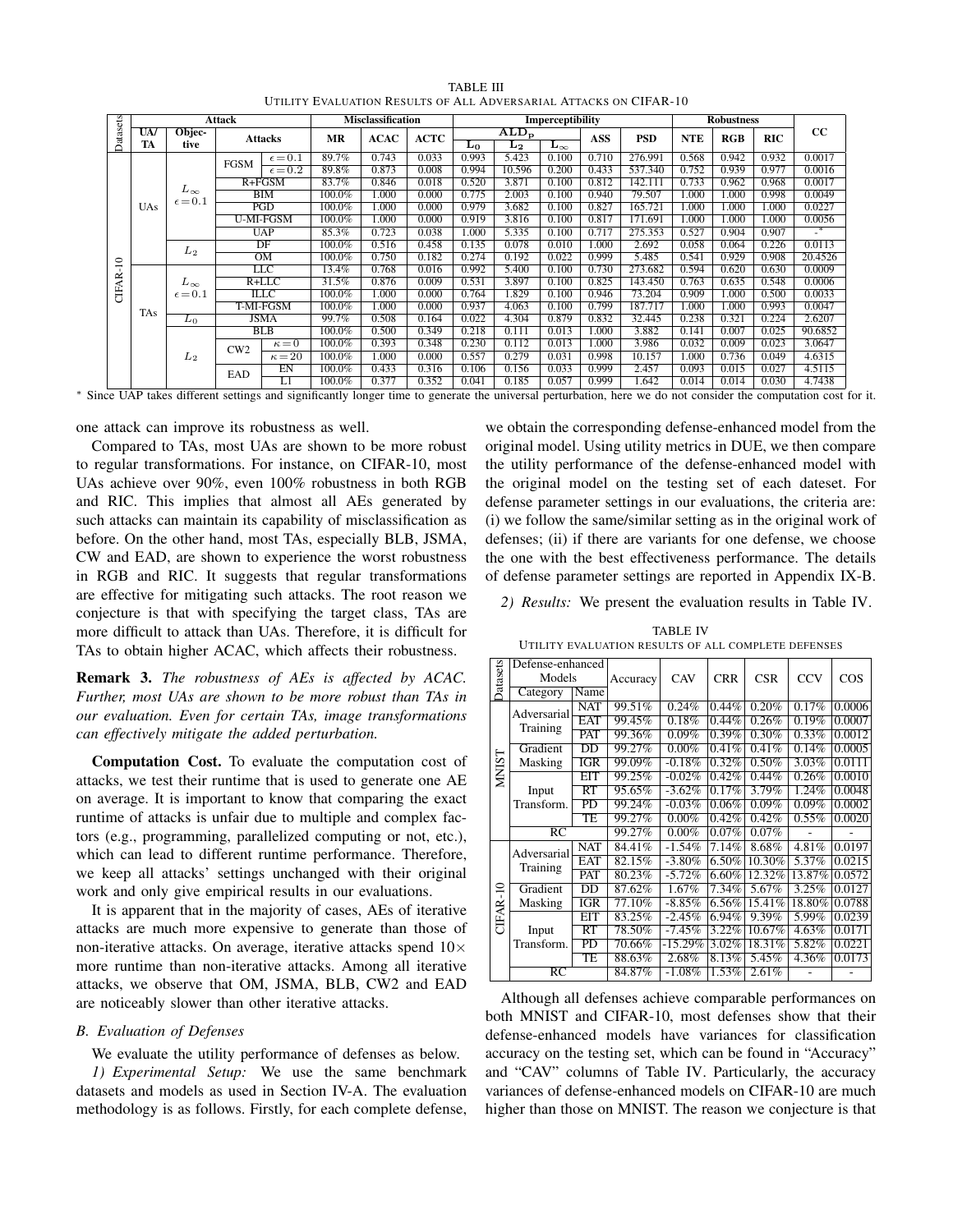the 99.27% accuracy of the original model on MNIST has already been sufficiently high and stabilized, and thus leaves less variation space than that on CIFAR-10 models.

Among all defenses, NAT, DD, TE and RC on both MNIST and CIFAR-10 almost do not sacrifice the classification accuracy on the testing set according to the CAV results. On the other hand, it can also be observed that the classification accuracies of IGR-, RT- and PD-enhanced models have significant drop when they are performed on CIFAR-10. In fact, the performance of CAV is a consequence of the percentage of examples that are rectified and sacrificed by the defended model, which is confirmed by both CRR and CSR results in corresponding columns of Table IV. Consequently, the significant accuracy drop (i.e., CAV) is induced in the defenseenhanced model as long as its CSR is larger than CRR.

According to the CCV results, most of defenses have little impact on the prediction confidence of all correctly classified testing examples before and after applying defenses. However, compared to MNIST, the CCVs of defense-enhanced models on CIFAR-10 are  $10\times$  higher in most cases. Even worse, for PAT and IGR, the CCV of their defense-enhanced models on CIFAR-10 are 18.80% and 13.87%, respectively. This is because the defense-enhanced models on CIFAR-10 are less stable, and thus their prediction confidence is more sensitive to examples on the testing set.

As for the classification output stability of all defenseenhanced models, we find that COS has the similar trend to CCV. The reason we conjecture is that if the confidence of the predicted class is fairly high for one example, the confidences of other classes are quite small, accordingly. This implies high variance of the predicted class's probability can lead to considerable adjustments of all other output probabilities. Therefore, the prediction confidence variance greatly impacts its output stability of classification, and thus the values of both COS and CCV follow a similar trend.

Remark 4. *Overall, as long as the defense-enhanced models are trained or adjusted based on the accuracy metric, most of them can also preserve the other utility performances, such as CCV and COS.*

#### *C. Defenses vs. Attacks*

Although there have been many sophisticated defenses and strong attacks, it is still an open problem whether or to what extent the state-of-the-art defenses can defend against attacks.

*1) Complete Defenses:* In this part, we evaluate the effectiveness of all 10 complete defenses against attacks.

Experimental Setup. We use the same benchmark datasets and their corresponding models as that in Section IV-A. The evaluation methodology proceeds as follows. For each attack, we first merely select the successfully misclassified AEs that are generated in Section IV-A, and then we use all defenseenhanced models (as used in Section IV-B) to evaluate the classification performance on such AEs.

Results. We only present the results of CIFAR-10 in Table V, as the results of MNIST are similar (detailed results are reported in Appendix X).

Basically, most defense-enhanced models increase their classification accuracy against existing attacks. When evaluating on CIFAR-10, NAT can successfully defend against more than 80% AEs generated by all attacks on average, and all defense-enhanced models averagely achieve 58.4% accuracy over all kinds of AEs. Thus, we suggest that all state-of-theart defenses are more or less effective against existing attacks.

In general, most defenses show better defensive performance against TAs than that on UAs. For CIFAR-10, all defense-enhanced models averagely achieve 49.6% and 66.3% accuracy against UAs and TAs, respectively. It implies that AEs generated by UAs show stronger resilience to defenseenhanced models, and thus become more difficult to defend. We conjecture this is because UAs are more likely to generalize to other models including defense-enhanced models, while TAs tend to overfit to the specific target model. Hence, AEs generated by TAs are more easily classified by defenses.

With the increase of attacking ability for one specific attack, fewer AEs can be classified by defense-enhanced models. For instance, when we increase the  $\epsilon$  of FGSM, we find that the performance of all defenses has a significant drop. Similar results are found when we increase the  $\kappa$  parameter of CW2. The reason is evident. Since larger attacking ability implies that higher magnitude of perturbations are generated by attacks, which make the perturbed AEs more visually dissimilar to the original examples.

Among all defenses, NAT, PAT, EAT, TE, EIT and IGR show better and stable performance in defending against most attacks. RT, PD and RC are observed to have worse performance when defending against each attack on average for both MNIST and CIFAR-10. We conjecture this is mainly because they all retrain their model and obtain totally different model weights. As we will present in Section V-A, without any modification to the original model, merely retraining the model can be a defense. Therefore, a defense that retrains the model usually performs better than other defenses that do not retrain their models, including RC, RT, PD.

According the results, all the defenses have the capability of defending against some attacks, while no defense is universal to all attacks. Taking the RC defense as an example, we find that the RC has superior performance to defend against DF, BLB, EAD and low-confidence CW2 (i.e.,  $\kappa = 0$ ), but it achieves much worse performance on the other adversarial attacks. Multiple reasons are responsible for the results such as inherent limitations of defenses against different kinds of attacks (e.g., RC defense is designed to defend against small perturbations), the parameters employed by an algorithm, etc.

Remark 5. *For complete defenses, most of them have capability of defending against some adversarial attacks, but no defense is universal. Particularly, the defenses that retrain their models usually perform better than others without retraining.*

*2) Detection:* Now, we evaluate the effectiveness of three detection-only defenses against existing adversarial attacks.

Experimental Setup. We use the same benchmark datasets and relative original models as used in Section IV-C1.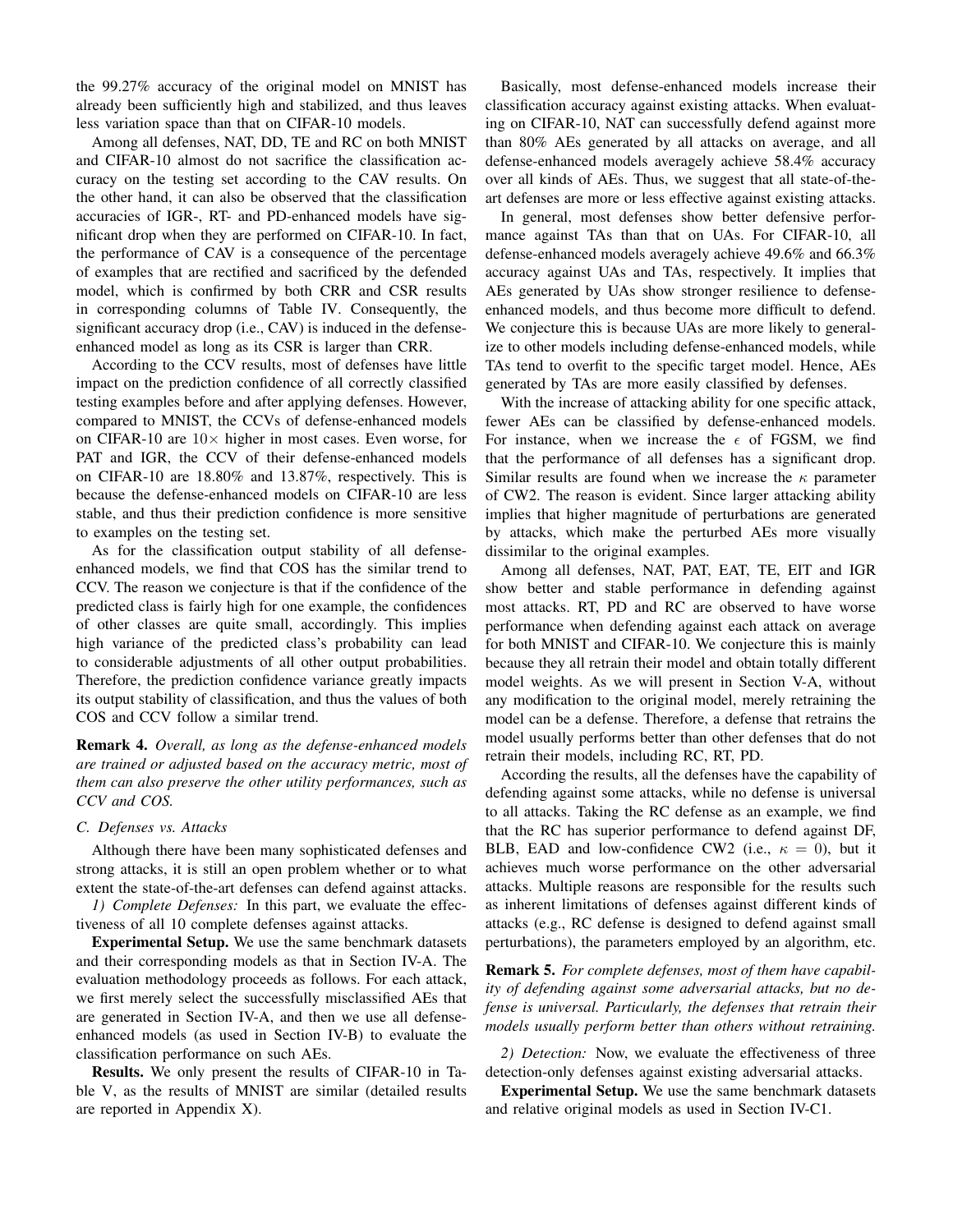|          |            |                                  | <b>Attack</b> |                  |       | Original |            |                             |            |                 | <b>Defense-enhanced Models</b> |            |                     |                             |       |         |         |
|----------|------------|----------------------------------|---------------|------------------|-------|----------|------------|-----------------------------|------------|-----------------|--------------------------------|------------|---------------------|-----------------------------|-------|---------|---------|
|          | UA/        | Objec-                           |               | Attacks          |       | Model    |            | <b>Adversarial Training</b> |            |                 | <b>Gradient Mask.</b>          |            |                     | <b>Input Transformation</b> |       | RC      | Average |
| Datasets | TA         | tive                             |               |                  | AEs   |          | <b>NAT</b> | <b>EAT</b>                  | <b>PAT</b> | $\overline{DD}$ | <b>IGR</b>                     | <b>EIT</b> | RT                  | $\overline{PD}$             | TE    |         |         |
|          |            |                                  | <b>FGSM</b>   | $\epsilon = 0.1$ | 897   | $0.0\%$  | 76.4%      | 57.0%                       | 51.0%      | 7.9%            | 69.9%                          | 66.7%      | 7.6%                | $6.9\%$                     | 32.6% | 0.1%    | 37.6%   |
|          |            |                                  |               | $\epsilon = 0.2$ | 898   | $0.0\%$  | 52.7%      | 28.4%                       | $18.5\%$   | 10.7%           | 51.6%                          | 35.0%      | $4.8\%$             | 2.5%                        | 13.3% | 0.1%    | 21.7%   |
|          |            |                                  |               | $R + FGSM$       | 837   | $0.0\%$  | 82.7%      | 80.4%                       | 75.3%      | 12.2%           | 76.9%                          | 79.9%      | 4.2%                | $4.5\%$                     | 68.1% | 0.0%    | 48.4%   |
|          |            | $L_{\infty}$<br>$\epsilon = 0.1$ |               | <b>BIM</b>       | 1000  | $0.0\%$  | 84.7%      | 81.1%                       | 82.4%      | 3.8%            | 77.4%                          | 82.3%      | $0.0\%$             | 2.5%                        | 76.5% | 0.0%    | 49.1%   |
|          | UAs        |                                  |               | PGD              | 1000  | $0.0\%$  | 81.9%      | 77.8%                       | 74.3%      | 0.7%            | 75.1%                          | 79.7%      | $0.0\%$             | 0.2%                        | 64.7% | $0.0\%$ | 45.4%   |
|          |            |                                  |               | <b>U-MI-FGSM</b> | 1000  | $0.0\%$  | 78.7%      | 65.5%                       | 69.5%      | 2.7%            | 73.0%                          | 69.6%      | $0.0\%$             | $0.0\%$                     | 47.5% | $0.0\%$ | 40.7%   |
|          |            |                                  |               | <b>UAP</b>       | 853   | $0.0\%$  | 80.9%      | 79.8%                       | 60.8%      | 5.4%            | 74.4%                          | 71.4%      | $3.8\%$             | 21.3%                       | 47.8% | 1.4%    | 44.7%   |
|          |            | L <sub>2</sub>                   |               | DF               | 1000  | $0.0\%$  | 88.9%      | $86.6\%$                    | 83.3%      | 89.3%           | 79.2%                          | 87.1%      | 83.2%               | 74.9%                       | 92.9% | 91.3%   | 85.7%   |
|          |            |                                  |               | OM               | 1000  | $0.0\%$  | 88.9%      | 86.1%                       | 82.3%      | 81.6%           | 79.0%                          | 87.4%      | 52.2%               | 70.5%                       | 91.1% | 14.8%   | 73.4%   |
| CIFAR-10 |            |                                  |               | $_{LLC}$         | 134   | $0.0\%$  | 79.9%      | 65.7%                       | 61.2%      | $1.5\%$         | 76.9%                          | 70.2%      | $3.0\%$             | $6.0\%$                     | 29.9% | $0.0\%$ | 39.4%   |
|          |            | $L_{\infty}$                     |               | $R+LLC$          | 315   | $0.0\%$  | 84.4%      | 86.0%                       | 81.3%      | 6.7%            | 81.9%                          | 86.0%      | $4.1\%$             | 5.1%                        | 73.3% | $0.0\%$ | 50.9%   |
|          |            | $\epsilon = 0.1$                 |               | <b>ILLC</b>      | 1000  | $0.0\%$  | 86.6%      | 85.3%                       | 83.7%      | 27.6%           | 78.2%                          | 86.9%      | $0.9\%$             | 49.7%                       | 88.5% | $0.0\%$ | 58.7%   |
|          |            |                                  |               | <b>T-MI-FGSM</b> | 1000  | $0.0\%$  | 83.1%      | 71.4%                       | 70.2%      | 11.2%           | 74.5%                          | 78.5%      | $0.8\%$             | $0.0\%$                     | 61.4% | 0.0%    | 45.1%   |
|          | <b>TAs</b> | L٥                               |               | <b>JSMA</b>      | 997   | $0.0\%$  | 68.0%      | 75.1%                       | 72.7%      | 50.3%           | 73.5%                          | 70.0%      | 37.1%               | 27.1%                       | 75.5% | 16.2%   | 56.6%   |
|          |            |                                  |               | <b>BLB</b>       | 1000  | $0.0\%$  | 89.1%      | 86.4%                       | 83.0%      | 89.8%           | 79.2%                          | 87.4%      | 83.9%               | 74.1%                       | 92.8% | 91.1%   | 85.7%   |
|          |            | L <sub>2</sub>                   | CW2           | $\kappa = 0$     | 1000  | $0.0\%$  | 88.8%      | 86.5%                       | 83.0%      | 89.5%           | 79.2%                          | 88.6%      | 82.9%               | 76.7%                       | 92.5% | 90.2%   | 85.8%   |
|          |            |                                  |               | $\kappa = 20$    | 1000  | $0.0\%$  | 88.6%      | 86.3%                       | 82.3%      | 82.8%           | 79.2%                          | 88.0%      | 26.5%               | 74.4%                       | 92.2% | 14.6%   | 71.5%   |
|          |            |                                  | EAD           | EN               | 1000  | $0.0\%$  | 88.5%      | 86.5%                       | 82.5%      | 89.2%           | 79.1%                          | 88.0%      | 79.3%               | 74.8%                       | 92.7% | 87.5%   | 84.8%   |
|          |            |                                  |               | L1               | 1000  | $0.0\%$  | 88.4%      | 86.6%                       | 82.6%      | 88.4%           | 79.0%                          | 86.3%      | $81.\overline{0\%}$ | 76.2%                       | 92.6% | 88.4%   | 85.0%   |
|          |            |                                  | Average       |                  | 891.1 | $0.0\%$  | $82.2\%$   | 76.8%                       | 72.6%      | 39.5%           | 75.6%                          | 78.4%      | 29.2%               | $34.1\%$                    | 69.8% | 26.1%   | 58.4%   |

TABLE V CLASSIFICATION ACCURACY OF COMPLETELY DEFENSES AGAINST ADVERSARIAL ATTACKS ON CIFAR-10

The evaluation methodology proceeds as follows. Firstly, for each attack, we select all successfully misclassified AEs that are generated in Section IV-A. Then, to make the dataset balanced for detection, we randomly select the same number of normal examples from the testing set to build a mixed set for each attack. To eliminate biases in our evaluation, all selected normal examples can be correctly recognized by the original model. Finally, we examine the effectiveness of the three detection-only defenses against all kinds of attacks. For the parameter settings of detection, we mainly follow the same or similar settings as in their original papers. The details of their parameter settings are deferred to Appendix IX-B.

Results. Due to the space limitation, we only present the results of CIFAR-10 in Table VI (detailed results of MNIST are reported in Appendix X) and analyze them as follows.

To measure the overall detection performance, we calculate their AUC scores as AUC is independent with the manually selected threshold. According to the results, all detection methods can yield fairly high AUC scores against most attacks. The average AUCs of the three detection methods are all higher than 70%, i.e., they show comparable discriminative power against existing attacks. Specifically, LID has the best performance in terms of AUC than others in most cases. However, even for the best detection method LID on CIFAR-10, it almost fails to detect AEs generated by DF and OM, with AUC about 65%, which is lower than that of FS or MagNet (over 80% on average).

In addition to AUC, we also evaluate the true positive rate (TPR) and false positive rate (FPR) of different detection methods on the mixed testing set. In order to fairly compare the detection rate (i.e., TPR), we try our best to adjust the FPR values of all detection methods to the same level via finetuning the parameters. In our evaluations, we first set the FPR of all the detection methods to around 4%, and then compare their TPRs.

According to the results, LID has the highest average TPR against all kinds of AEs. Although FS and MagNet have higher average TPRs on MNIST (i.e., more than 90%, see Appendix X for details), their average TPRs on CIFAR-10 are much lower. One possible reason we conjecture is that we only choose one threshold for each detection method to discriminate diverse AEs generated by all attacks. We suggest that we can improve the TPR performance within an acceptable FPR of the detection method via fine-tuning the parameters or adjusting the threshold. For instance, we believe the TPRs of FS against DF, BLB, CW2 and EAD can be significantly increased since their corresponding AUC scores are much higher (all over 86%).

For detection-only defense, it is hypothesized that AEs with higher magnitude of perturbation are easier to be detected since most detection methods are based on the difference between normal and adversarial examples. To better understand the influence of the perturbation of AEs on detection, we conduct a simple test on FGSM with different  $\epsilon$ , and the results are shown in Table VII. According to the results, we observe that there is no clear relationship between the magnitude of perturbation of AEs and detection AUC. Thus, we argue that we cannot conclude AEs with higher magnitude of perturbation are easier to be detected.

Remark 6. *All detection methods show comparable discriminative ability against existing attacks. Different detection methods have their own strengths and limitations facing various kinds of AEs. It is not the case that AEs with high magnitude of perturbation are easier to be detected.*

#### V. CASE STUDIES

To further demonstrate the functionality of DEEPSEC as a uniform and comprehensive analysis platform, we present two case studies in this section.

### *A. Case Study 1: Transferability of Adversarial Attacks*

The transferability is an intriguing property that AEs generated against one target model can also be misclassified by other models. Although there has been several literature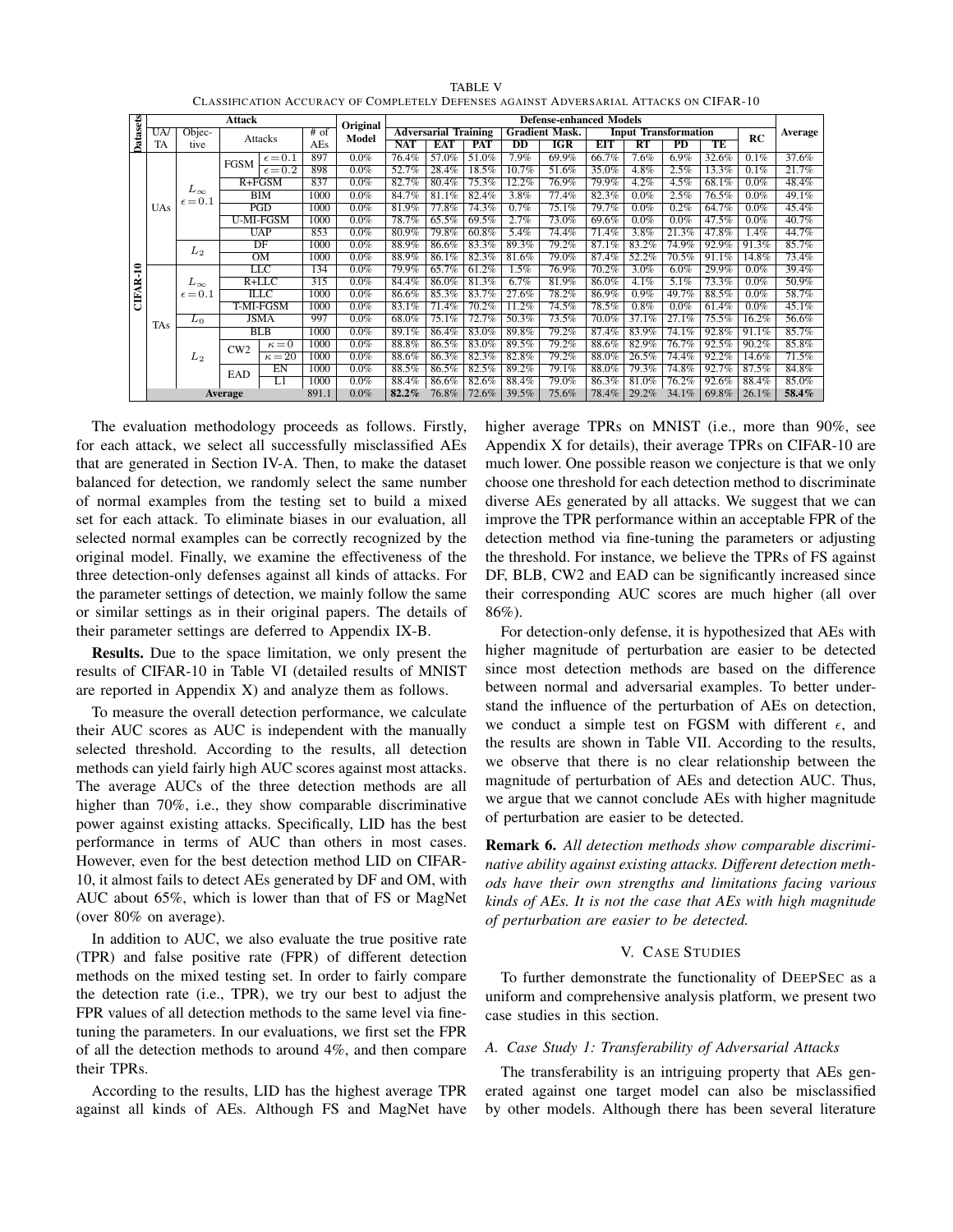| <b>TABLE VI</b>                                                               |  |
|-------------------------------------------------------------------------------|--|
| EVALUATION RESULTS OF DETECTION-ONLY DEFENSES AGAINST ALL ADVERSARIAL ATTACKS |  |

| <b>Dataset</b> |                         | <b>Attack</b>          |                         | # of            |           |                         |           |          |                        | <b>Detection-only Defenses</b> |            |               |       |
|----------------|-------------------------|------------------------|-------------------------|-----------------|-----------|-------------------------|-----------|----------|------------------------|--------------------------------|------------|---------------|-------|
|                | UA/                     | Objec-                 | <b>Attacks</b>          | <b>Examples</b> |           | $\overline{\text{LID}}$ |           |          | $\overline{\text{FS}}$ |                                |            | <b>MagNet</b> |       |
|                | TA                      | tive                   |                         |                 | TPR       | <b>FPR</b>              | AUC       | TPR      | <b>FPR</b>             | AUC                            | <b>TPR</b> | <b>FPR</b>    | AUC   |
|                |                         |                        | <b>FGSM</b>             | 1794            | 100.0%    | 5.1%                    | 100.0%    | 9.5%     | 2.9%                   | 82.6%                          | 99.1%      | 4.7%          | 93.5% |
|                |                         |                        | $R + FGSM$              | 1674            | 100.0%    | 2.9%                    | 100.0%    | 6.0%     | 4.8%                   | 70.7%                          | 33.3%      | 3.2%          | 83.2% |
|                |                         | $L_{\infty}$           | $\overline{\text{BIM}}$ | 2000            | 94.6%     | 2.9%                    | 99.1%     | 1.6%     | 4.5%                   | 25.5%                          | 1.8%       | 4.2%          | 53.0% |
|                | $\epsilon = 0.1$<br>UAs |                        | PGD                     | 2000            | 99.9%     | $3.5\%$                 | 100.0%    | 0.4%     | $3.8\%$                | 16.5%                          | 3.2%       | $4.3\%$       | 59.2% |
|                |                         |                        | U-MI-FGSM               | 2000            | 100.0%    | 3.0%                    | 100.0%    | 1.8%     | $4.1\%$                | 23.8%                          | 6.3%       | $4.1\%$       | 57.1% |
|                |                         |                        | <b>UAP</b>              | 1706            | 100.0%    | 5.3%                    | 100.0%    | 2.9%     | 3.8%                   | 76.3%                          | 99.5%      | 5.9%          | 94.9% |
|                |                         |                        | DF                      | 2000            | 9.2%      | 5.7%                    | 64.0%     | 1.5%     | 3.9%                   | 86.3%                          | 21.5%      | 2.8%          | 81.0% |
| CIFAR-10       | L <sub>2</sub>          | $\overline{\text{OM}}$ | 2000                    | $8.8\%$         | 4.9%      | 65.1%                   | 25.0%     | 3.8%     | 89.0%                  | 46.4%                          | $3.9\%$    | 78.7%         |       |
|                |                         |                        | LLC                     | 268             | 100.0%    | $1.5\%$                 | 100.0%    | 3.7%     | $9.0\%$                | 73.5%                          | 100.0%     | $6.7\%$       | 91.8% |
|                |                         | $L_{\infty}$           | $R+LLC$                 | 630             | 99.0%     | 5.7%                    | 99.2%     | 11.7%    | 5.1%                   | 71.0%                          | 31.4%      | 3.8%          | 81.2% |
|                |                         | $\epsilon = 0.1$       | <b>ILLC</b>             | 2000            | 79.2%     | 5.3%                    | 96.1%     | 51.7%    | 3.3%                   | 83.9%                          | 2.6%       | 4.7%          | 61.2% |
|                |                         |                        | <b>T-MI-FGSM</b>        | 2000            | $100.0\%$ | 5.8%                    | $100.0\%$ | $10.0\%$ | 3.8%                   | 45.0%                          | $10.4\%$   | 3.8%          | 57.9% |
|                | <b>TAs</b>              | $L_0$                  | <b>JSMA</b>             | 1994            | 71.5%     | 3.4%                    | 94.4%     | 20.6%    | 3.7%                   | 91.7%                          | 53.2%      | 5.3%          | 92.3% |
|                |                         |                        | <b>BLB</b>              | 2000            | 13.0%     | 3.1%                    | 72.3%     | 1.7%     | 4.1%                   | 89.3%                          | 52.5%      | $4.3\%$       | 81.6% |
|                |                         | $L_{2}$                | CW2                     | 2000            | 19.9%     | 3.8%                    | 77.6%     | 0.9%     | 3.7%                   | 88.1%                          | 38.4%      | $4.4\%$       | 81.8% |
|                |                         |                        | EAD (EN)                | 2000            | 17.2%     | $4.0\%$                 | 73.8%     | 1.9%     | 3.5%                   | 89.8%                          | 54.2%      | 5.0%          | 82.1% |
|                |                         |                        | $EAD$ (L1)              | 2000            | 23.0%     | 5.7%                    | 76.3%     | 1.1%     | 3.8%                   | 86.4%                          | 35.6%      | 4.3%          | 81.4% |
|                | <b>AVERAGE</b>          |                        |                         | 1768.6          | 66.8%     | $4.2\%$                 | 89.3%     | 8.9%     | $4.2\%$                | 70.0%                          | 40.6%      | $4.4\%$       | 77.2% |

TABLE VII DETECTION-ONLY DEFENSES AGAINST FGSM WITH DIFFERENT  $\epsilon$ 

|              |                  | <b>FGSM</b>        |        | <b>AUC</b> |        |
|--------------|------------------|--------------------|--------|------------|--------|
| atasets      | $\epsilon$       | $#$ of<br>examples | LID    | <b>FS</b>  | MagNet |
|              | 0.1              | 138                | 90.4%  | 99.8%      | 100.0% |
|              | 0.2              | 432                | 85.0%  | 99.4%      | 100.0% |
| <b>NNIST</b> | 0.3              | 608                | 93.7%  | 99.1%      | 100.0% |
|              | 0.4              | 734                | 97.7%  | 99.0%      | 100.0% |
|              | 0.5              | 896                | 98.2%  | 99.0%      | 100.0% |
|              | 0.6              | 1032               | 98.7%  | 99.0%      | 100.0% |
|              | 0.1              | 1794               | 100.0% | 82.6%      | 93.5%  |
|              | 0.2              | 1796               | 95.2%  | 89.7%      | 98.8%  |
|              | $0.\overline{3}$ | 1820               | 39.6%  | 58.7%      | 99.0%  |
| CIFAR-10     | 0.4              | 1820               | 15.7%  | 31.5%      | 96.6%  |
|              | 0.5              | 1820               | 6.4%   | 21.6%      | 91.8%  |
|              | 0.6              | 1820               | 6.6%   | 17.8%      | 87.1%  |

discussing the transferability of AEs [2], [19], [51], [52], no work comprehensively evaluates the transferability of AEs generated by existing attacks. In this case study, we conduct a series of experiments on existing attacks and compare their transferability performance on different target models.

*1) Experimental Setup:* We use the same benchmark datasets and corresponding original models as that in Section IV-A. Besides, we prepare three additional DL models:

- Model 1: We train model 1 that is identical to the original model, but with different random initializations.
- Model 2: We train model 2 that keeps the same configurations as the original DL model, except the network architecture is slightly different.
- Model 3: We train model 3 as a totally different model.

The evaluation methodology is that we first independently train the three above models on each dataset with comparable accuracy. Then, we employ the three trained models to classify the misclassified AEs generated in Section IV-A. Finally, to compare the transferability of adversarial attacks, we evaluate the MR and ACAC of each model for each dataset.

*2) Results:* We present the results of CIFAR-10 in Table VIII, and the conclusions on MNIST are similar (detailed results are reported in Appendix XI).

Apparently, all adversarial attacks show more or less transferability on other models. As shown in Table VIII, the transferability rates of most attacks on the three models are over 10%. Moreover, the average transferability rate of all attacks on the three models is 42.4%. This empirically confirms the existence of transferability of all adversarial attacks.

In particular, the confidence (ACAC) of AEs that successfully transfer to other models is higher than that of AEs that are misclassified on the original model. For instance, on CIFAR-10 the average confidence of AEs that transfer to the three models is 0.812, while the ACAC of AEs misclassified by the original model is 0.751. This may be explained as since successfully transferred AEs are part of AEs misclassified by the original model and low-confidence AEs usually fail to transfer, the confidence of transferable AEs is selectively higher.

For the impact of model diversity, we observe that the attack transferability differs marginally across different target models (i.e., model 1, model 2 and model 3). On CIFAR-10, all three models averagely achieve approximately 42% transferability rate. It indicates that the transferability of AEs is independent of the model architecture, which confirms the finding in [51].

In general, different kinds of attacks tend to have different transferability performance, which implies different attack abilities under black-box scenarios. To be specific, the transferability differences of different attacks have two facets. First, AEs generated by UAs are more transferable than those of TAs. For CIFAR-10, the average transferability rate of UAs is 74.6%, which is much higher than that of TAs (i.e., 10.0%). This confirms the conclusion in [52]. Secondly, for both UAs and TAs,  $L_{\infty}$  attacks are much more transferable than others (i.e.,  $L_2$  and  $L_0$  attacks). In particular, we observe that the average transferability rate of all  $L_{\infty}$  UAs (i.e., more than 90%) is several times higher than other UAs on CIFAR-10. Similar results are observed in TAs. We conjecture that one possible reason is that  $L_{\infty}$  attacks tend to perturb every pixel of the original image with the  $L_{\infty}$  constraint, and thus the AEs generated by them are more perceptible than others, which can be observed and confirmed in Table III.

Remark 7. *Different attacks have different transferability: (i) we confirm that UAs are more transferable than TAs; (ii) we find that* L<sup>∞</sup> *attacks are more transferable than other attacks*  $(i.e., L<sub>2</sub> and L<sub>0</sub> attacks). Furthermore, the confidence of AES$ *that can transfer to other models is higher than that of AEs that can only be misclassified by the original model.*

# *B. Case Study 2: Is Ensemble of Defenses More Robust?*

For classification tasks, ensemble methods are widely used in research and competitions to improve the performance [53], [54]. Recently, the idea of ensemble has been used to defend against adversarial attacks [17], [32], [55]–[57]. However, the effectiveness of ensemble against adversarial attacks is still chaotic: some believes that ensemble of multiple diverse classifiers (e.g., clean or defense-enhanced models) can increase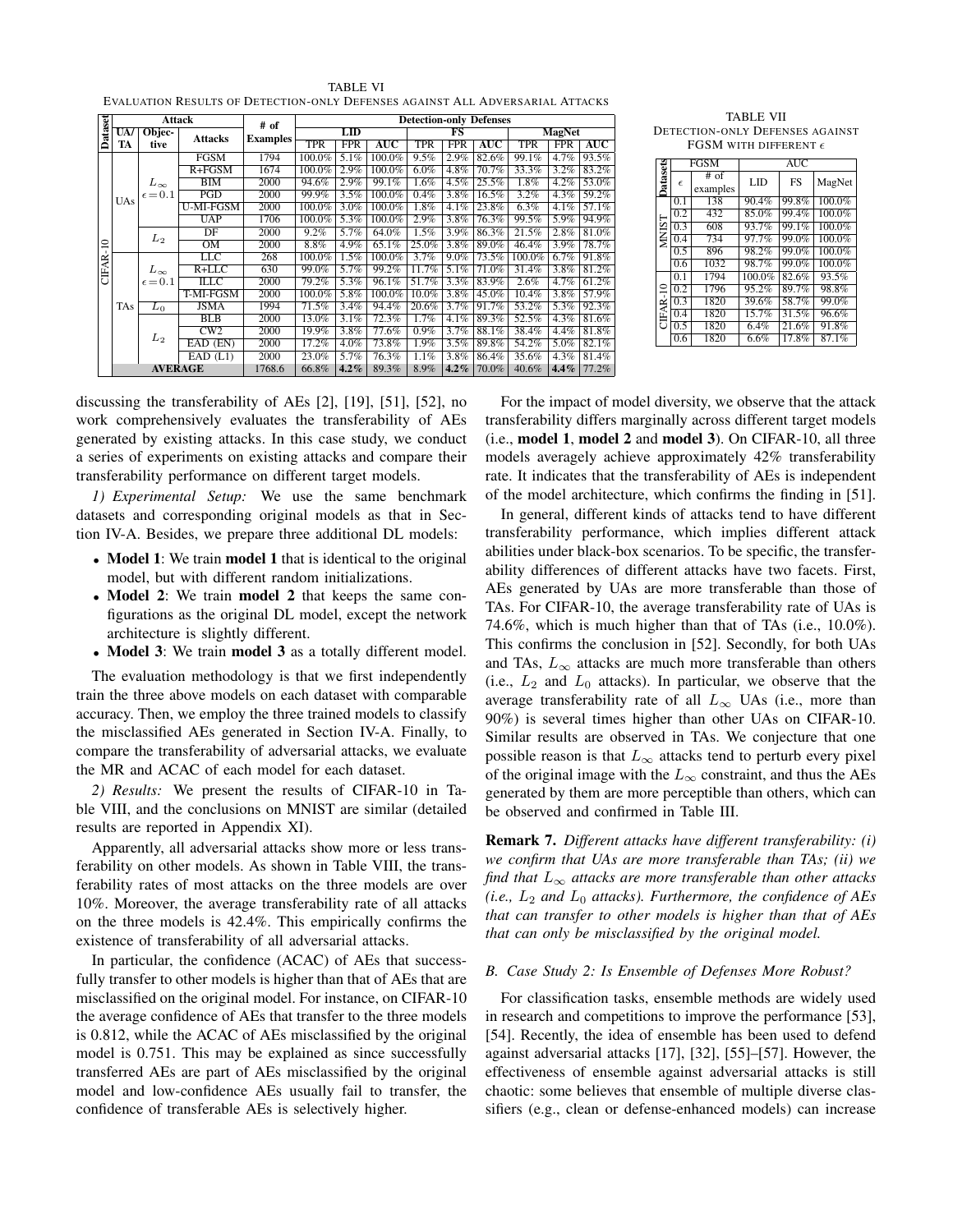|          |                       |                  | <b>Attack</b>          |                  |                      | <b>Original Model</b> |             |           | Model 1     |           | Model 2     |           | Model 3     | Average                  | Average             |
|----------|-----------------------|------------------|------------------------|------------------|----------------------|-----------------------|-------------|-----------|-------------|-----------|-------------|-----------|-------------|--------------------------|---------------------|
| Datasets | $U$ A $U$<br>TA       | Objec-<br>tive   |                        | <b>Attacks</b>   | $#$ of<br><b>AEs</b> | <b>MR</b>             | <b>ACAC</b> | <b>MR</b> | <b>ACAC</b> | <b>MR</b> | <b>ACAC</b> | <b>MR</b> | <b>ACAC</b> | MR of 3<br><b>Models</b> | ACAC of<br>3 Models |
|          |                       |                  | <b>FGSM</b>            | $\epsilon = 0.1$ | 897                  | 100.0%                | 0.743       | 88.2%     | 0.922       | 88.4%     | 0.841       | 92.4%     | 0.674       | 89.7%                    | 0.812               |
|          |                       |                  |                        | $\epsilon = 0.2$ | 898                  | 100.0%                | 0.873       | 86.3%     | 0.878       | 91.0%     | 0.804       | 93.3%     | 0.731       | 90.2%                    | 0.804               |
|          |                       | $L_{\infty}$     |                        | $R + FGSM$       | 837                  | $100.0\%$             | 0.846       | 89.1%     | 0.863       | 88.8%     | 0.830       | 90.0%     | 0.699       | 89.3%                    | 0.797               |
|          |                       | $\epsilon = 0.1$ | <b>BIM</b>             |                  | 1000                 | 100.0%                | 1.000       | 96.2%     | 0.940       | 96.0%     | 0.949       | 93.5%     | 0.893       | 95.2%                    | 0.927               |
|          | <b>UAs</b>            |                  |                        | PGD              | 1000                 | 100.0%                | 1.000       | 98.2%     | 0.933       | 99.4%     | 0.952       | 98.8%     | 0.914       | 98.8%                    | 0.933               |
|          |                       |                  |                        | <b>U-MI-FGSM</b> | 1000                 | 100.0%                | 1.000       | 97.0%     | 0.934       | 97.9%     | 0.926       | 97.0%     | 0.841       | 97.3%                    | 0.900               |
|          |                       |                  |                        | UAP              | 853                  | 100.0%                | 0.723       | 87.0%     | 0.868       | 88.5%     | 0.744       | 90.4%     | 0.682       | 88.6%                    | 0.764               |
|          |                       | L <sub>2</sub>   |                        | DF               | 1000<br>1000         | 100.0%                | 0.516       | 13.1%     | 0.769       | 10.7%     | 0.788       | 11.5%     | 0.705       | 11.8%                    | 0.754               |
|          |                       |                  |                        | OM               |                      | 100.0%                | 0.750       | 22.7%     | 0.788       | 20.9%     | 0.805       | 19.2%     | 0.721       | 20.9%                    | 0.771               |
|          |                       |                  | <b>Average of UAs</b>  |                  | 942.8                | 100.0%                | 0.828       | 74.7%     | 0.876       | 74.3%     | 0.848       | 74.9%     | 0.762       | 74.6%                    | 0.829               |
| CIFAR-10 |                       |                  |                        | LLC              | 134                  | 100.0%                | 0.768       | 3.7%      | 0.871       | 14.2%     | 0.770       | 17.9%     | 0.632       | 11.9%                    | 0.758               |
|          |                       | $L_{\infty}$     |                        | $R+LLC$          | 315                  | 100.0%                | 0.876       | 18.1%     | 0.826       | 24.1%     | 0.828       | 35.2%     | 0.774       | 25.8%                    | 0.809               |
|          |                       | $\epsilon = 0.1$ |                        | <b>ILLC</b>      | 1000                 | 100.0%                | 1.000       | 25.3%     | 0.875       | 27.0%     | 0.863       | 23.0%     | 0.823       | 25.1%                    | 0.854               |
|          |                       |                  |                        | <b>T-MI-FGSM</b> | 1000                 | 100.0%                | 1.000       | 42.7%     | 0.893       | 43.0%     | 0.916       | 34.0%     | 0.870       | 39.9%                    | 0.893               |
|          |                       | $L_0$            |                        | <b>JSMA</b>      | 997                  | 100.0%                | 0.508       | 7.7%      | 0.833       | 9.0%      | 0.769       | 7.6%      | 0.755       | 8.1%                     | 0.786               |
|          | <b>TAs</b>            |                  |                        | <b>BLB</b>       | 1000                 | 100.0%                | 0.500       | 1.8%      | 0.778       | 1.6%      | 0.783       | 1.5%      | 0.737       | 1.6%                     | 0.766               |
|          |                       |                  | CW2                    | $\kappa = 0$     | 1000                 | 100.0%                | 0.393       | 1.8%      | 0.751       | 1.5%      | 0.815       | 1.4%      | 0.759       | 1.6%                     | 0.775               |
|          |                       | L <sub>2</sub>   |                        | $\kappa = 20$    | 1000                 | 100.0%                | 1.000       | 6.2%      | 0.821       | 7.8%      | 0.860       | 5.6%      | 0.722       | 6.5%                     | 0.801               |
|          |                       |                  | EAD                    | EN               | 1000                 | 100.0%                | 0.433       | 1.9%      | 0.768       | 2.1%      | 0.764       | 1.6%      | 0.741       | 1.9%                     | 0.758               |
|          |                       |                  |                        | $\overline{L}$   | 1000                 | 100.0%                | 0.377       | 1.9%      | 0.781       | 2.1%      | 0.749       | 1.4%      | 0.781       | $1.8\%$                  | 0.770               |
|          | <b>Average of UAs</b> |                  |                        | 844.6            | 100.0%               | 0.685                 | 9.7%        | 0.811     | 10.6%       | 0.809     | 9.5%        | 0.760     | $10.0\%$    | 0.794                    |                     |
|          |                       |                  | <b>Totally Average</b> |                  | 891.1                | 100.0%                | 0.753       | 41.5%     | 0.847       | 42.8%     | 0.829       | 42.9%     | 0.761       | 42.4%                    | 0.812               |

TABLE VIII TRANSFERABILITY RATE OF ALL ADVERSARIAL ATTACKS ON CIFAR-10

its resistance against attacks [32], [55], while others hold the negative opinion [56]. To figure out the effectiveness of different ensemble defenses against attacks, in this case study, we evaluate the classification performance (i.e., accuracy and confidence) of three different ensemble methods.

*1) Experiment Setup:* We use the same benchmark datasets and corresponding original models as used in Section IV-A. In addition, we use three ensemble methods as follows.

Completely-random Ensemble: randomly select 3 defenses from all 9 complete defenses.<sup>3</sup>

Interclass-random Ensemble: randomly select 1 defense separately from 3 categories of complete defenses and thus a total of 3 defenses are selected.

Best-defense Ensemble: select the best three defenses that outperform others in defending against various adversarial attacks. As analyzed in Section IV-C1, PAT, TE and NAT are the best three defenses for MINST. For CIFAR-10, NAT, EIT and EAT are the best on average.

The experimental methodology proceeds as follows. First, we prepare successful AEs that are generated by each attack in Section IV-A. For each ensemble method, we get 3 selected defense-enhanced models from Section IV-B. Finally, for each testing AE, we predict it by letting each defense-enhanced model votes for a label, i.e.,  $y^{en} = \arg \max_{k} \sum_{i=1}^{3} P_i(x)_k$ . Additionally, to avoid accidental phenomena in random-based ensemble methods, we independently repeat the first two ensemble methods 3 times and calculate the average.

*2) Results:* Table IX shows the results of CIFAR-10, and similar results on MNIST are reported in Appendix XI.

Generally, different ensemble methods show different defensive performance. Among the three ensembles, the completelyrandom ensemble performs the worst while the best-defense ensemble performs the best w.r.t accuracy and confidence. The reason is that the performance of ensemble mainly depends

<sup>3</sup>We exclude RC in our ensemble methods as it does not provide confidence information for the testing examples.

TABLE IX PERFORMANCE OF DIFFERENT ENSEMBLE METHODS ON CIFAR-10

|                 |            |                                  | Attack                |                       |        | Orig- |      |                                |     | <b>Ensemble Methods</b> |      |                     |
|-----------------|------------|----------------------------------|-----------------------|-----------------------|--------|-------|------|--------------------------------|-----|-------------------------|------|---------------------|
| <b>Dataset</b>  | UA/        | Objec-                           |                       |                       | $#$ of | inal  |      | <b>Completely-</b> Interclass- |     |                         |      | <b>Best-defense</b> |
|                 | TA         | tive                             |                       | Attacks               | AEs    | model |      | random                         |     | random                  |      |                     |
|                 |            |                                  |                       |                       |        |       | Acc. | Conf.                          |     | Acc. Conf.              | Acc. | Conf.               |
|                 |            |                                  | <b>FGSM</b>           | $\epsilon = 0.1$      | 897    | $0\%$ | 35%  | 0.56                           | 57% | 0.63                    | 73%  | 0.80                |
|                 |            |                                  |                       | $\epsilon = 0.2$      | 898    | $0\%$ | 26%  | 0.56                           | 28% | 0.63                    | 42%  | 0.72                |
|                 |            |                                  |                       | $R + FGSM$            | 837    | $0\%$ | 40%  | 0.57                           | 80% | 0.67                    | 87%  | 0.87                |
|                 |            | $L_{\infty}$<br>$\epsilon = 0.1$ |                       | BIM                   | 1000   | $0\%$ | 29%  | 0.58                           | 78% | 0.68                    | 88%  | 0.88                |
|                 | <b>UAs</b> |                                  |                       | PGD                   | 1000   | $0\%$ | 24%  | 0.62                           | 73% | 0.66                    | 85%  | 0.86                |
|                 |            |                                  |                       | <b>U-MI-FGSM</b>      | 1000   | $0\%$ | 24%  | 0.58                           | 62% | 0.64                    | 78%  | 0.83                |
|                 |            |                                  |                       | UAP                   | 853    | $0\%$ | 41%  | 0.56                           | 76% | 0.66                    | 83%  | 0.85                |
|                 |            | $L_2$                            |                       | $\overline{\rm DF}$   | 1000   | $0\%$ | 93%  | 0.85                           | 91% | 0.83                    | 91%  | 0.91                |
|                 |            |                                  |                       | OM                    | 1000   | $0\%$ | 88%  | 0.79                           | 90% | 0.84                    | 92%  | 0.90                |
|                 |            |                                  |                       | <b>Average of UAs</b> |        | $0\%$ | 44%  | 0.63                           | 71% | 0.70                    | 80%  | 0.85                |
|                 |            |                                  |                       | $_{LLC}$              | 134    | $0\%$ | 30%  | 0.54                           | 66% | 0.63                    | 78%  | 0.83                |
| <b>CIFAR-10</b> |            | $L_{\infty}$                     |                       | $R+LLC$               | 315    | $0\%$ | 39%  | 0.55                           | 86% | 0.68                    | 91%  | 0.89                |
|                 |            | $\epsilon = 0.1$                 |                       | <b>ILLC</b>           | 1000   | $0\%$ | 63%  | 0.61                           | 87% | 0.76                    | 91%  | 0.90                |
|                 |            |                                  |                       | <b>T-MI-FGSM</b>      | 1000   | $0\%$ | 34%  | 0.58                           | 71% | 0.66                    | 84%  | 0.85                |
|                 |            | $\overline{L}_0$                 |                       | <b>JSMA</b>           | 997    | $0\%$ | 6%   | 0.70                           | 77% | 0.75                    | 76%  | 0.85                |
|                 | <b>TAs</b> |                                  |                       | <b>BLB</b>            | 1000   | $0\%$ | 93%  | 0.85                           | 92% | 0.85                    | 91%  | 0.91                |
|                 |            |                                  | CW2                   | $\kappa = 0$          | 1000   | $0\%$ | 93%  | 0.85                           | 92% | 0.86                    | 92%  | 0.91                |
|                 |            | L <sub>2</sub>                   |                       | $\kappa = 20$         | 1000   | $0\%$ | 87%  | 0.77                           | 91% | 0.85                    | 91%  | 0.91                |
|                 |            |                                  | EAD                   | $_{\rm EN}$           | 1000   | $0\%$ | 93%  | 0.84                           | 92% | 0.85                    | 92%  | 0.91                |
|                 |            |                                  |                       | $\overline{\rm LI}$   | 1000   | $0\%$ | 93%  | 0.8                            | 92% | 0.85                    | 91%  | 0.91                |
|                 |            |                                  | <b>Average of TAs</b> |                       | 845    | $0\%$ | 69%  | 0.71                           | 84% | 0.77                    | 88%  | 0.89                |
|                 |            |                                  | <b>Average</b>        |                       | 891    | $0\%$ | 57%  | 0.67                           | 78% | 0.74                    | 84%  | 0.87                |

on the individual defense, and thus the best-defense ensemble outperforms others.

We observe that ensemble of different defenses does not perform better than each individual defense on average. According to the results, the completely-random ensemble averagely achieves 57% accuracy on all attacks, which is comparable to 58.4% of all defenses as previously shown in Table V. Even for the best-defense ensemble, it does not significantly improve the accuracy than the most successful defense. Particularly, the average accuracy of best-defense ensemble against all attacks is 84%, which is marginally greater than 82.2% achieved by the most successful defense NAT on CIFAR-10. This partially confirms the conclusion that ensemble of multiple defenses does not guarantee to perform better [56].

On the other hand, ensemble of multiple defenses can improve the lower bound of defense ability for individuals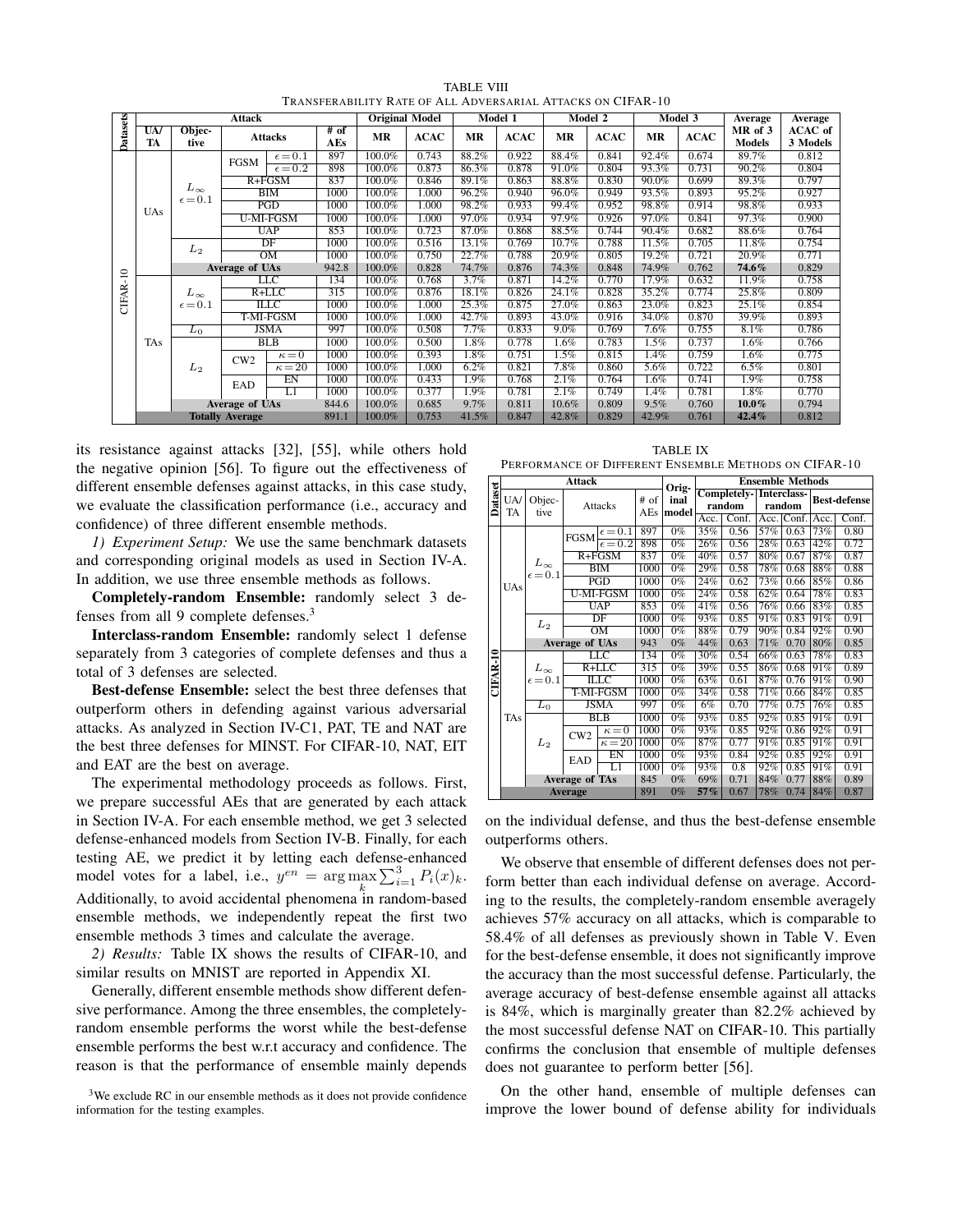against certain adversarial attacks. According to the results, there is no extremely low classification accuracy for ensemble models. As we analyzed in Section IV-C1, most individual defenses have the capability of defending against some specific adversarial attacks but not all attacks. For some individual defenses, their classification accuracy on some attacks even drops significantly below 10%, but not the case with ensemble. Even in the worst ensemble of completely-random, their classification accuracy on CIFAR-10 are above 20%.

Remark 8. *For ensemble methods, we confirm that ensemble of different defenses cannot significantly improve the defensive capabilities as a whole [56], but it can improve the lower bound of defense ability for individuals.*

### VI. DISCUSSION

Limitations and Future Work. Below, we discuss the limitations of this work along with the future work.

Firstly, we only integrate the most representative 16 adversarial attacks and 13 defenses. Even though we do cover all the categories of the state-of-the-art attacks and defenses, DEEPSEC does not enumerate and implement all strategies due to the fact some strategies have similar methodology. However, DEEPSEC employs a modular design and implementation, which makes it easy for users to integrate new attacks, defenses and corresponding utility metrics. Hence, we open source DEEPSEC and encourage the public to contribute.

Secondly, due to space limitations, we employ one setting for each individual attack and defense. To be specific, the exclusive parameters among different attacks or defenses are kept with the same or similar with the original settings in the papers, while the common parameters are kept the same for fair comparison. However, based on DEEPSEC, it is easy to extend the evaluations to different settings.

Finally, in the current implementation, we mainly focus on non-adaptive and white-box attacks. Nevertheless, we emphasize that the modular and generic design of DEEPSEC enables it to be readily extendable to support many other adversarial attacks via controlling the information available to the attacks/defenses. For instance, adaptive attacks [9], [36] are easily incorporated into DEEPSEC if the adversary is allowed to access the deployed defense-enhanced model when generating AEs; to support black-box attacks [34], [35], we may restrict the attacks' access to only the input and output of DL models; for unsupervised learning (e.g., generative models) [58], [59], we may disable the attacks' access to the label information. As the modular implementation of DEEPSEC provides standard interfaces for accessing data and models, such extensions can be readily implemented.

Additional Related Work. Currently, several attack/defense platforms have been proposed, like Cleverhans [14], Foolbox [60], AdvBox [61], ART [62], etc. Cleverhans is the first open-source library that mainly uses Tensorflow [63] and currently provides implementations of 9 attacks and 1 simple adversarial training based defense. Foolbox improves upon Cleverhans by interfacing it with other popular DL frameworks such as PyTorch [46], Theano [64], and MXNet [65]. Advbox is implemented on the PaddlePaddle [66] and includes 7 attacks. ART also provides a library that integrates 7 attacks and 5 defenses. However, DEEPSEC differs from the exiting work in several major aspects:

- 1) Existing platforms provide a fairly limited number of adversarial attacks and only few of them implement defense methods. However, DEEPSEC incorporates 16 attacks and 13 defenses, covering all the categories of the state-of-the-art attacks and defenses.
- 2) In addition to a rich implementation of attacks/defenses. DEEPSEC treats evaluation metrics as the first-class citizens and implements 10 attack and 5 defense utility metrics, which help assess given attacks/defenses.
- 3) Rather than solely providing reference implementation of attacks/defenses, DEEPSEC provides a unique analysis platform, which enables researchers and practitioners to conduct comprehensive and informative evaluation on given attacks, defences, and DL models.

### VII. CONCLUSION

We design, implement and evaluate DEEPSEC, a uniform security analysis platform for deep learning models. In its current implementation, DEEPSEC incorporates 16 state-ofthe-art adversarial attacks with 10 attack utility metrics and 13 representative defenses with 5 defense utility metrics. To our best knowledge, DEEPSEC is the first-of-its-kind platform that supports uniform, comprehensive, informative, and extensible evaluation of adversarial attacks and defenses. Leveraging DEEPSEC, we conduct extensive evaluation on existing attacks and defenses, which help answer a set of long-standing questions. We envision that DEEPSEC is able to serve as a useful benchmark to facilitate adversarial deep learning research.

#### ACKNOWLEDGMENT

We would like to thank our shepherd Christopher Kruegel and the anonymous reviewers for their valuable suggestions for improving this paper. We are also grateful to Xiaoyu Cao, Jacob Buckman and Yang Song for sharing their code, and to Yuan Chen and Saizhuo Wang for helping open source DEEPSEC. This work was partly supported by the National Key Research and Development Program of China under Nos. 2016YFB0800102 and 2016YFB0800201, the NSFC program under No. 61772466, the Zhejiang Provincial Natural Science Foundation for Distinguished Young Scholars under No. R19F020013, the Provincial Key Research and Development Program of Zhejiang, China under Nos. 2017C01055, 2017C01064, and 2018C03052, the Alibaba-ZJU Joint Research Institute of Frontier Technologies, the CCF-NSFOCUS Research Fund under No. CCF-NSFOCUS2017011, the CCF-Venustech Research Fund under No. CCF-VenustechRP2017009, and the Fundamental Research Funds for the Central Universities under No. 2016XZZX001-04. Ting Wang is partly supported by the National Science Foundation under Grant No. 1566526 and 1718787.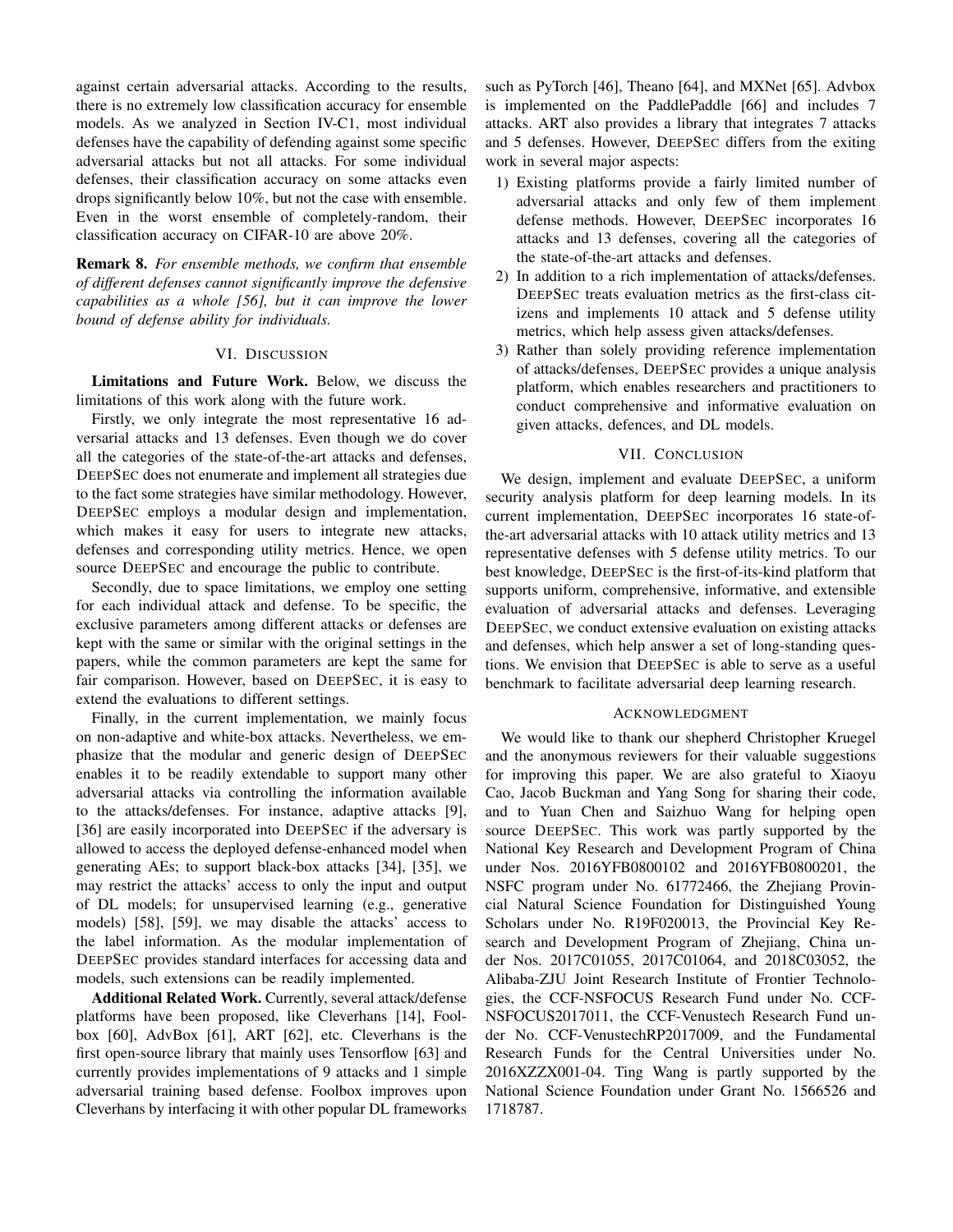#### **REFERENCES**

- [1] D. Silver, A. Huang, C. J. Maddison, A. Guez, L. Sifre, G. Van Den Driessche, J. Schrittwieser, I. Antonoglou, V. Panneershelvam, M. Lanctot *et al.*, "Mastering the game of go with deep neural networks and tree search," *nature*, vol. 529, no. 7587, p. 484, 2016.
- [2] C. Szegedy, W. Zaremba, I. Sutskever, J. Bruna, D. Erhan, I. Goodfellow, and R. Fergus, "Intriguing properties of neural networks," in *ICLR*, 2014.
- [3] M. Bojarski, D. Del Testa, D. Dworakowski, B. Firner, B. Flepp, P. Goyal, L. D. Jackel, M. Monfort, U. Muller, J. Zhang *et al.*, "End to end learning for self-driving cars," *arXiv:1604.07316*, 2016.
- [4] O. M. Parkhi, A. Vedaldi, A. Zisserman *et al.*, "Deep face recognition." in *BMVC*, 2015.
- [5] Z. Yuan, Y. Lu, Z. Wang, and Y. Xue, "Droid-sec: deep learning in android malware detection," in *SIGCOMM*, 2014.
- [6] P. Rajpurkar, J. Irvin, A. Bagul, D. Ding, T. Duan, H. Mehta, B. Yang, K. Zhu, D. Laird, R. L. Ball *et al.*, "Mura dataset: Towards radiologist-level abnormality detection in musculoskeletal radiographs," *arXiv:1712.06957*, 2017.
- [7] N. Papernot, P. McDaniel, A. Sinha, and M. Wellman, "Sok: Towards the science of security and privacy in machine learning,"  $arXiv:1611.03814$ , 2016.
- [8] X. Yuan, P. He, Q. Zhu, R. R. Bhat, and X. Li, "Adversarial examples: Attacks and defenses for deep learning," *arXiv:1712.07107*, 2017.
- A. Athalye, N. Carlini, and D. Wagner, "Obfuscated Gradients Give a False Sense of Security: Circumventing Defenses to Adversarial Examples," in *ICML*, 2018.
- [10] N. Papernot, P. McDaniel, X. Wu, S. Jha, and A. Swami, "Distillation as a defense to adversarial perturbations against deep neural networks," in *S&P*, 2016.
- [11] N. Papernot, P. McDaniel, S. Jha, M. Fredrikson, Z. B. Celik, and A. Swami, "The limitations of deep learning in adversarial settings," in *EuroS&P*, 2016.
- [12] N. Carlini and D. Wagner, "Towards evaluating the robustness of neural networks," in *S&P*, 2017.
- [13] A. S. Ross and F. Doshi-Velez, "Improving the adversarial robustness and interpretability of deep neural networks by regularizing their input gradients," in *AAAI*, 2018.
- [14] N. Papernot, F. Faghri, N. Carlini, I. Goodfellow, R. Feinman, A. Kurakin, C. Xie, Y. Sharma, T. Brown, A. Roy, A. Matyasko, V. Behzadan, K. Hambardzumyan, Z. Zhang, Y.-L. Juang, Z. Li, R. Sheatsley, A. Garg, J. Uesato, W. Gierke, Y. Dong, D. Berthelot, P. Hendricks, J. Rauber, and R. Long, "cleverhans v2.1.0: an adversarial machine learning library," *arXiv:1610.00768*, 2016.
- [15] X. Ling, S. Ji, J. Zou, J. Wang, C. Wu, B. Li, and T. Wang, "DEEPSEC," *https://nesa.zju.edu.cn/deepsec/home.html*.
- [16] I. J. Goodfellow, J. Shlens, and C. Szegedy, "Explaining and harnessing adversarial examples," in *ICLR*, 2015.
- [17] F. Tramèr, A. Kurakin, N. Papernot, D. Boneh, and P. McDaniel, "Ensemble adversarial training: Attacks and defenses," in *ICLR*, 2018.
- [18] A. Kurakin, I. Goodfellow, and S. Bengio, "Adversarial examples in the physical world," in *ICLR*, 2017.
- [19] A. Madry, A. Makelov, L. Schmidt, D. Tsipras, and A. Vladu, "Towards deep learning models resistant to adversarial attacks," in *ICLR*, 2018.
- [20] Y. Dong, F. Liao, T. Pang, H. Su, X. Hu, J. Li, and J. Zhu, "Boosting adversarial attacks with momentum," *arXiv:1710.06081*, 2017.
- [21] S.-M. Moosavi-Dezfooli, A. Fawzi, and P. Frossard, "Deepfool: A simple and accurate method to fool deep neural networks," in *CVPR*, 2016.
- [22] S.-M. Moosavi-Dezfooli, A. Fawzi, O. Fawzi, and P. Frossard, "Universal adversarial perturbations," in *CVPR*, 2017.
- [23] W. He, B. Li, and D. Song, "Decision boundary analysis of adversarial examples," in *ICLR*, 2018.
- [24] P. Chen, Y. Sharma, H. Zhang, J. Yi, and C. Hsieh, "EAD: elasticnet attacks to deep neural networks via adversarial examples," in *AAAI*, 2018.
- [25] A. Kurakin, I. Goodfellow, and S. Bengio, "Adversarial machine learning at scale," in *ICLR*, 2017.
- [26] C. Guo, M. Rana, M. Cissé, and L. van der Maaten, "Countering adversarial images using input transformations," in *ICLR*, 2018.
- [27] C. Xie, J. Wang, Z. Zhang, Z. Ren, and A. Yuille, "Mitigating adversarial effects through randomization," in *ICLR*, 2018.
- [28] Y. Song, T. Kim, S. Nowozin, S. Ermon, and N. Kushman, "Pixeldefend: Leveraging generative models to understand and defend against adversarial examples," in *ICLR*, 2018.
- [29] J. Buckman, A. Roy, C. Raffel, and I. Goodfellow, "Thermometer encoding: One hot way to resist adversarial examples," in *ICLR*, 2018.
- [30] X. Cao and N. Z. Gong, "Mitigating evasion attacks to deep neural networks via region-based classification," in *ACSAC*, 2017.
- [31] X. Ma, B. Li, Y. Wang, S. M. Erfani, S. Wijewickrema, M. E. Houle, G. Schoenebeck, D. Song, and J. Bailey, "Characterizing adversarial subspaces using local intrinsic dimensionality," in *ICLR*, 2018.
- [32] W. Xu, D. Evans, and Y. Qi, "Feature squeezing: Detecting adversarial examples in deep neural networks," in *NDSS*, 2018.
- [33] D. Meng and H. Chen, "Magnet: a two-pronged defense against adversarial examples," in *CCS*, 2017.
- [34] N. Papernot, P. McDaniel, I. Goodfellow, S. Jha, Z. B. Celik, and A. Swami, "Practical black-box attacks against machine learning," in *AsiaCCS*, 2017.
- [35] I. Evtimov, K. Eykholt, E. Fernandes, T. Kohno, B. Li, A. Prakash, A. Rahmati, and D. Song, "Robust physical-world attacks on deep learning models," *arXiv:1707.08945*, 2017.
- [36] N. Carlini and D. Wagner, "Adversarial examples are not easily detected: Bypassing ten detection methods," in *AISec*, 2017.
- [37] D. E. Rumelhart, G. E. Hinton, and R. J. Williams, "Learning representations by back-propagating errors," *nature*, 1986.
- [38] Wikipedia, "Utility," https://en.wikipedia.org/wiki/Utility.
- [39] Z. Wang, A. C. Bovik, H. R. Sheikh, and E. P. Simoncelli, "Image quality assessment: from error visibility to structural similarity," *IEEE transactions on image processing*, 2004.
- [40] A. Liu, W. Lin, M. Paul, C. Deng, and F. Zhang, "Just noticeable difference for images with decomposition model for separating edge and textured regions," *IEEE Transactions on Circuits and Systems for Video Technology*, 2010.
- [41] B. Luo, Y. Liu, L. Wei, and Q. Xu, "Towards imperceptible and robust adversarial example attacks against neural networks," in *AAAI*, 2018.
- [42] P.-Y. Chen, H. Zhang, Y. Sharma, J. Yi, and C.-J. Hsieh, "Zoo: Zeroth order optimization based black-box attacks to deep neural networks without training substitute models," in *AISec*, 2017.
- [43] A. v. d. Oord, N. Kalchbrenner, and K. Kavukcuoglu, "Pixel recurrent neural networks," *arXiv:1601.06759*, 2016.
- [44] N. Akhtar and A. Mian, "Threat of adversarial attacks on deep learning in computer vision: A survey," *arXiv:1801.00553*, 2018.
- [45] Wikipedia, "Jensen–shannon divergence," https://en.wikipedia.org/wiki/ Jensen-Shannon\_divergence.
- [46] A. Paszke, S. Gross, S. Chintala, G. Chanan, E. Yang, Z. DeVito, Z. Lin, A. Desmaison, L. Antiga, and A. Lerer, "Automatic differentiation in pytorch," 2017.
- [47] Y. LeCun, L. Bottou, Y. Bengio, and P. Haffner, "Gradient-based learning applied to document recognition," *Proceedings of the IEEE*, 1998.
- [48] A. Krizhevsky and G. Hinton, "Learning multiple layers of features from tiny images," in *Citeseer*, 2009.
- [49] K. He, X. Zhang, S. Ren, and J. Sun, "Deep residual learning for image recognition," in *CVPR*, 2016.
- [50] J. Alakuijala, R. Obryk, O. Stoliarchuk, Z. Szabadka, L. Vandevenne, and J. Wassenberg, "Guetzli: Perceptually guided jpeg encoder," *arXiv:1703.04421*, 2017.
- [51] N. Papernot, P. McDaniel, and I. Goodfellow, "Transferability in machine learning: from phenomena to black-box attacks using adversarial samples," *arXiv:1605.07277*, 2016.
- [52] Y. Liu, X. Chen, C. Liu, and D. Song, "Delving into transferable adversarial examples and black-box attacks," *arXiv:1611.02770*, 2016.
- [53] T. G. Dietterich, "Ensemble methods in machine learning," in *International workshop on multiple classifier systems*. Springer, 2000.
- [54] L. Rokach, "Taxonomy for characterizing ensemble methods in classification tasks: A review and annotated bibliography," *Computational Statistics & Data Analysis*, 2009.
- [55] T. Strauss, M. Hanselmann, A. Junginger, and H. Ulmer, "Ensemble methods as a defense to adversarial perturbations against deep neural networks," *arXiv:1709.03423*, 2017.
- [56] W. He, J. Wei, X. Chen, N. Carlini, and D. Song, "Adversarial example defense: Ensembles of weak defenses are not strong," in *WOOT*, 2017.
- [57] A. Bagnall, R. Bunescu, and G. Stewart, "Training ensembles to detect adversarial examples," *arXiv:1712.04006*, 2017.
- [58] Y. Song, R. Shu, N. Kushman, and S. Ermon, "Generative adversarial examples," *arXiv:1805.07894*, 2018.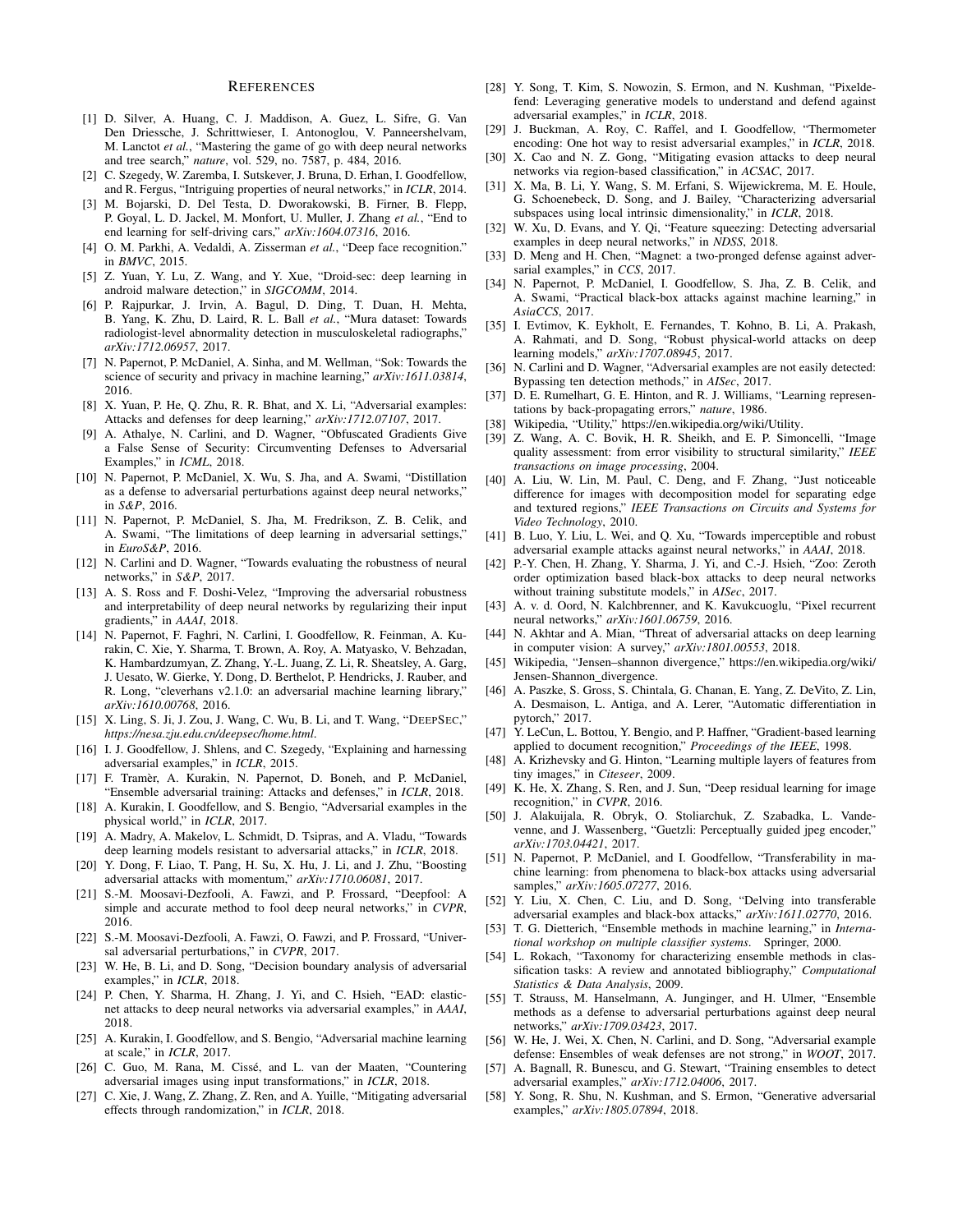- [59] C. Xiao, B. Li, J.-Y. Zhu, W. He, M. Liu, and D. Song, "Generating adversarial examples with adversarial networks," *arXiv:1801.02610*, 2018.
- [60] J. Rauber, W. Brendel, and M. Bethge, "Foolbox v0. 8.0: A python toolbox to benchmark the robustness of machine learning models," *arXiv:1707.04131*, 2017.
- [61] P. Developers, "Advbox: A toolbox to generate adversarial examples," *https://github.com/PaddlePaddle/models/tree/develop/fluid/adversarial*.
- [62] IBM, "Adversarial robustness toolbox (art v0.1)," *https://github.com/IBM/adversarial-robustness-toolbox*, 2018.
- [63] M. Abadi, P. Barham, J. Chen, Z. Chen, A. Davis, J. Dean, M. Devin, S. Ghemawat, G. Irving, M. Isard *et al.*, "Tensorflow: A system for large-scale machine learning." in *OSDI*, 2016.
- [64] R. Al-Rfou, G. Alain, A. Almahairi, C. Angermueller, D. Bahdanau, N. Ballas, F. Bastien, J. Bayer, A. Belikov, A. Belopolsky *et al.*, "Theano: A python framework for fast computation of mathematical expressions," *arXiv:1605.02688*, 2016.
- [65] T. Chen, M. Li, Y. Li, M. Lin, N. Wang, M. Wang, T. Xiao, B. Xu, C. Zhang, and Z. Zhang, "Mxnet: A flexible and efficient machine learning library for heterogeneous distributed systems," *arXiv:1512.01274*, 2015.
- [66] P. Paddle, "Parallel distributed deep learning: An easy-touse, efficient, flexible and scalable deep learning platform," *http://www.paddlepaddle.org/*.
- [67] A. Krizhevsky, I. Sutskever, and G. E. Hinton, "Imagenet classification with deep convolutional neural networks," in *Advances in neural information processing systems*, 2012.
- [68] G. Huang, Z. Liu, K. Q. Weinberger, and L. van der Maaten, "Densely connected convolutional networks," in *CVPR*, 2017.

#### VIII. MODEL ARCHITECTURES

#### *A. The Original Model Architectures*

Table X and Table XI show the originally DL model architectures (Model 1) of MNIST and CIFAR-10, respectively. For simplicity, the details of Layer 1, Layer 2 and Layer 3 layers's details are summarized in Table XII.

TABLE X ORIGINAL MODEL (MODEL 1) FOR MNIST<br>
Laver Type | MNIST Architecture **MNIST Architecture** Relu Conv. 32 filters (3\*3)<br>Relu Conv. 32 filters (3\*3) 32 filters  $(3*3)$ Max Pooling (2\*2) Relu Conv.  $\Big|$  64 filters  $(3*3)$ Relu Conv.  $\Big|$  64 filters (3\*3) Max Pooling (2\*2) Flatten Relu FC 200 units Dropout 0.5<br>
Relu FC 200 u 200 units Softmax FC (10)

TABLE XI ORIGINAL MODEL (MODEL 1) FOR CIFAR-10

| <b>Laver Type</b>     | <b>CIFAR-10 Architecture</b><br>$(ResNet-20)$ |  |  |  |  |  |  |  |
|-----------------------|-----------------------------------------------|--|--|--|--|--|--|--|
| Layer 1:              | $filters=16$ , strides=1                      |  |  |  |  |  |  |  |
| Layer 2:              | filters= $16$ , strides= $1$                  |  |  |  |  |  |  |  |
| Layer 2:              | $filters=16$ , strides=1                      |  |  |  |  |  |  |  |
| Layer 2:              | filters= $16$ , strides= $1$                  |  |  |  |  |  |  |  |
| Layer 3:              | filters= $32$ , strides= $2$                  |  |  |  |  |  |  |  |
| Layer $2$ :           | $filters=32$ , strides=1                      |  |  |  |  |  |  |  |
| Layer 2:              | filters= $32$ , strides= $1$                  |  |  |  |  |  |  |  |
| Layer 3:              | filters= $64$ , strides= $2$                  |  |  |  |  |  |  |  |
| Layer 2:              | $\overline{\text{filters}}=64$ , strides=1    |  |  |  |  |  |  |  |
| Layer 2:              | filters=64, strides=1                         |  |  |  |  |  |  |  |
| Average Pooling (8*8) |                                               |  |  |  |  |  |  |  |
| Flatten               |                                               |  |  |  |  |  |  |  |
| Softmax FC (10)       |                                               |  |  |  |  |  |  |  |

TABLE XII DETAILS OF L1, L2 AND L3 FOR RESNET

| Layer 1:   |                                                                                                | filters, strides   |                                                                                                |  |  |  |  |  |  |
|------------|------------------------------------------------------------------------------------------------|--------------------|------------------------------------------------------------------------------------------------|--|--|--|--|--|--|
| Conv2D     | filters, kernel_size=3, strides, kernel_init='he_normal',<br>kernel_regularizer=12(1e-4)       |                    |                                                                                                |  |  |  |  |  |  |
| BN         |                                                                                                |                    |                                                                                                |  |  |  |  |  |  |
| Activation |                                                                                                | relu               |                                                                                                |  |  |  |  |  |  |
| Layer 2:   |                                                                                                | filters, strides   |                                                                                                |  |  |  |  |  |  |
| Conv2D     | kernel regularizer= $12(1e-4)$                                                                 |                    | filters, kernel_size=3, strides, kernel_init='he_normal',                                      |  |  |  |  |  |  |
| BN         |                                                                                                |                    |                                                                                                |  |  |  |  |  |  |
| Activation |                                                                                                | relu               |                                                                                                |  |  |  |  |  |  |
| Conv2D     | filters, kernel size=3, strides=1, kernel init='he normal',<br>kernel_regularizer=l2(1e-4)     |                    |                                                                                                |  |  |  |  |  |  |
| BN         |                                                                                                |                    |                                                                                                |  |  |  |  |  |  |
| Activation |                                                                                                | relu               |                                                                                                |  |  |  |  |  |  |
| Layer 3:   |                                                                                                | filters, strides   |                                                                                                |  |  |  |  |  |  |
| Conv2D     | filters, kernel size=3,<br>strides.<br>kernel init='he normal',<br>kernel_regularizer=12(1e-4) | Conv <sub>2D</sub> | filters, kernel size=1,<br>strides.<br>kernel init='he normal',<br>kernel_regularizer=l2(1e-4) |  |  |  |  |  |  |
| BN         |                                                                                                |                    |                                                                                                |  |  |  |  |  |  |
| Activation |                                                                                                | relu               |                                                                                                |  |  |  |  |  |  |
| Conv2D     | filters, kernel_size=3, strides=1, kernel_init='he_normal',<br>$kernel\_regularizer=12(1e-4)$  |                    |                                                                                                |  |  |  |  |  |  |
| BN         |                                                                                                |                    |                                                                                                |  |  |  |  |  |  |
| Activation |                                                                                                | relu               |                                                                                                |  |  |  |  |  |  |

#### *B. Other Models for the Transferability Case Study*

For Model 2, we add one convolution block to the original model for MNIST and choose a similar ResNet-56 for CIFAR-10. For Model 3, we use AlexNet [67] and DenseNet [68] in MNIST and CIFAR-10, respectively.

# IX. PARAMETER SETTINGS

### *A. Attacks Settings*

The detailed parameter settings of all the attacks are summarized in Table XIII.

### *B. Defense Settings*

• NAT: The loss function of NAT is weighted with 100% normal examples and 30% AEs generated by LLC. For MNIST,  $\epsilon$  is randomly chosen from a normal distribution  $N(\mu = 0, \sigma = 50)$  and then clipped into interval [0, 0.3]. For CIFAR-10,  $\epsilon$  is randomly chosen from a normal distribution  $N(\mu=0, \sigma=15)$  and clipped into interval [0, 0.1].

• EAT: EAT augments training data with AEs generated by R+FGSM on 4 different pre-trained models. For MINST,  $\epsilon = 0.3$  and  $\alpha = 0.05$  are set for R+FGSM. For CIFAR-10,  $\epsilon$  = 0.0625 and  $\alpha$  = 0.03125 are set for R+FGSM.

• **PAT:** The PAT method retrains the model with only AEs generated by the PGD attack. For MNIST:  $attack\_steps = 40$ ,  $step\_size = 0.01$  and  $\epsilon = 0.3$ ; For CIFAR-10:  $attack\_steps =$ 7,  $step\_size = 0.007843, \epsilon = 0.03137.$ 

• **DD:** For both MNIST and CIFAR-10, T is set to be 50.

• IGR: The  $\lambda$  regularization terms of MNIST and CIFAR-10 are set to 316 and 10, respectively.

• EIT: In our evaluation, we orderly employ the following four image transformation techniques.

1) Image Crop and Rescaling. For MINST, images are cropped from 28\*28 to 26\*26, and then rescaled back to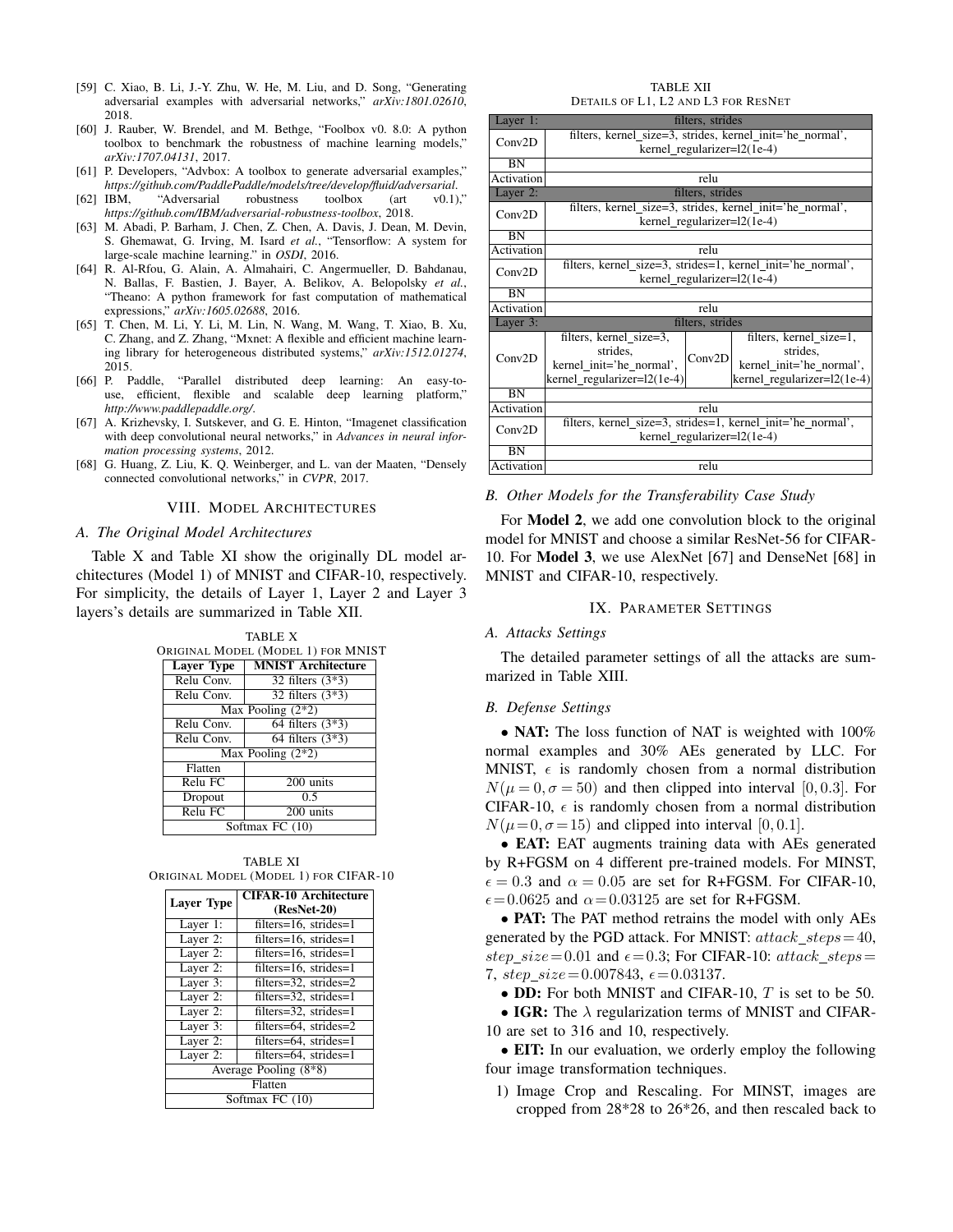|                 |                       |                  | <b>Attacks</b> |                         |                                      |                                    |  |  |  |  |  |
|-----------------|-----------------------|------------------|----------------|-------------------------|--------------------------------------|------------------------------------|--|--|--|--|--|
| <b>Datase</b>   | $\overline{UA}$<br>TA | Objec-<br>tive   |                | <b>Attacks</b>          | <b>Configurations</b>                |                                    |  |  |  |  |  |
|                 |                       |                  | <b>FGSM</b>    | $\epsilon = 0.3$        | $\epsilon = 0.3$                     |                                    |  |  |  |  |  |
|                 |                       |                  |                | $\epsilon = 0.5$        | $\epsilon = 0.5$                     |                                    |  |  |  |  |  |
|                 |                       | $L_{\infty}$     |                | $R + FGSM$              | $\epsilon = 0.15$                    | $\alpha = 0.15$                    |  |  |  |  |  |
|                 |                       | $\epsilon = 0.3$ |                | <b>BIM</b>              | $\epsilon = 0.3$                     | $eps\_iter=0.05$                   |  |  |  |  |  |
|                 | <b>UA</b>             |                  |                | <b>PGD</b>              | $\epsilon = 0.3$                     | $eps\_iter=0.05$                   |  |  |  |  |  |
|                 |                       |                  |                | <b>U-MI-FGSM</b>        | $\epsilon = 0.3$                     | $eps\_iter=0.05$                   |  |  |  |  |  |
|                 |                       |                  |                | $\overline{\text{UAP}}$ | $\epsilon = 0.3$                     | fool rate= $30\%$                  |  |  |  |  |  |
|                 |                       | $L_{2}$          |                | $\overline{DF}$         | $overshoot = 0.02$                   | $max_i$ iter=50                    |  |  |  |  |  |
|                 |                       |                  |                |                         | batch_size=1000;                     | learning_rate=0.2;                 |  |  |  |  |  |
|                 |                       |                  |                | OM                      | initial_const=0.02;                  | noise_count=20;                    |  |  |  |  |  |
| <b>NNIST</b>    |                       |                  |                |                         | bin search steps=4                   | noise_mag=0.3                      |  |  |  |  |  |
|                 |                       |                  |                | $_{LLC}$                | $\epsilon = 0.3$                     |                                    |  |  |  |  |  |
|                 |                       | $L_{\infty}$     |                | $R+LLC$                 | $\epsilon = 0.15$                    | $\alpha = 0.15$                    |  |  |  |  |  |
|                 |                       | $\epsilon = 0.3$ |                | <b>ILLC</b>             | $\epsilon = 0.3$                     | eps_iter=0.05                      |  |  |  |  |  |
|                 |                       |                  |                | <b>T-MI-FGSM</b>        | $\epsilon = 0.3$                     | $eps\_iter=0.05$                   |  |  |  |  |  |
|                 | TA                    | $L_0$            |                | <b>JSMA</b>             | $\theta = 1$                         | $\gamma = 0.1$                     |  |  |  |  |  |
|                 |                       |                  |                | <b>BLB</b>              | None                                 |                                    |  |  |  |  |  |
|                 |                       |                  |                | $\kappa = 0$            | batch size=10;                       | $box = -0.5, 0.5;$                 |  |  |  |  |  |
|                 |                       | $L_{2}$          | CW2            |                         | learning_rate=0.02                   | init const=0.001                   |  |  |  |  |  |
|                 |                       |                  |                | $\kappa = 20$           | batch_size=10;                       | $box = -0.5, 0.5;$                 |  |  |  |  |  |
|                 |                       |                  |                |                         | learning_rate=0.02                   | init const=0.001                   |  |  |  |  |  |
|                 |                       |                  | EAD            | EN                      | $\kappa = 0$                         | batch size=10;                     |  |  |  |  |  |
|                 |                       |                  |                |                         |                                      | $\beta = 1e - 3$                   |  |  |  |  |  |
|                 |                       |                  |                | L1                      | $\kappa = 0$                         | batch size=10;<br>$\beta = 1e-3$   |  |  |  |  |  |
|                 |                       |                  |                | $\epsilon = 0.1$        |                                      |                                    |  |  |  |  |  |
|                 |                       |                  | FGSM           | $\epsilon = 0.2$        | $\epsilon = 0.1$<br>$\epsilon = 0.2$ |                                    |  |  |  |  |  |
|                 |                       |                  |                | $R + FGSM$              | $\epsilon = 0.05$                    | $\alpha = 0.05$                    |  |  |  |  |  |
|                 |                       | $L_{\infty}$     |                | $\overline{\text{BIM}}$ | $\epsilon = 0.1$                     | $eps$ iter=0.01                    |  |  |  |  |  |
|                 | <b>UA</b>             | $\epsilon = 0.1$ |                | PGD                     | $\epsilon = 0.1$                     | $eps$ _iter=0.01                   |  |  |  |  |  |
|                 |                       |                  |                | <b>U-MI-FGSM</b>        | $\epsilon = 0.1$                     | $eps$ iter=0.01                    |  |  |  |  |  |
|                 |                       |                  |                | $\overline{\text{UAP}}$ | $\epsilon = 0.1$                     | fool rate=80%                      |  |  |  |  |  |
|                 |                       |                  |                | $\overline{DF}$         | $overshoot = 0.02$                   | $max$ _iter=50                     |  |  |  |  |  |
|                 |                       | L2               |                |                         | batch_size=1;                        | learning_rate=0.02;                |  |  |  |  |  |
|                 |                       |                  |                | <b>OM</b>               | bin_search_steps=4;                  | noise_count=20;                    |  |  |  |  |  |
|                 |                       |                  |                |                         | initial const=1                      | noise_mag=8/255                    |  |  |  |  |  |
| <b>CIFAR-10</b> |                       |                  |                | LLC                     | $\epsilon = 0.1$                     |                                    |  |  |  |  |  |
|                 |                       | $L_{\infty}$     |                | $R+LLC$                 | $\epsilon = 0.05$                    | $\alpha = 0.05$                    |  |  |  |  |  |
|                 |                       | $\epsilon = 0.1$ |                | <b>ILLC</b>             | $\epsilon = 0.1$                     | eps_iter=0.01                      |  |  |  |  |  |
|                 |                       |                  |                | <b>T-MI-FGSM</b>        | $\epsilon = 0.1$                     | $eps$ iter=0.01                    |  |  |  |  |  |
|                 | TA                    | $L_0$            |                | <b>JSMA</b>             | $\theta = 1$                         | $\overline{\gamma=0.1}$            |  |  |  |  |  |
|                 |                       |                  |                | BLB                     | None                                 |                                    |  |  |  |  |  |
|                 |                       |                  |                | $\kappa = 0$            | batch_size=10;                       | $box = -0.5, 0.5;$                 |  |  |  |  |  |
|                 |                       | CW2<br>$L_{2}$   |                |                         | learning_rate=0.02                   | init const=0.001                   |  |  |  |  |  |
|                 |                       |                  |                | $\kappa = 20$           | batch_size=10;                       | $box = -0.5, 0.5;$                 |  |  |  |  |  |
|                 |                       |                  |                |                         | learning_rate=0.02                   | init const=0.001                   |  |  |  |  |  |
|                 |                       |                  |                | EN                      | $\kappa = 0$                         | batch_size=10;                     |  |  |  |  |  |
|                 |                       |                  | EAD            |                         |                                      | $\beta = 1e-3$                     |  |  |  |  |  |
|                 |                       |                  |                | L1                      | $\kappa = 0$                         | batch_size=10;<br>$\beta = 1e - 3$ |  |  |  |  |  |

TABLE XIII PARAMETER SETTING FOR ALL ADVERSARIAL ATTACKS IN EVALUATIONS

28\*28; For CIFAR-10, images are cropped from 32\*32 to 30\*30, and then rescaled back to 32\*32.

- 2) Total Variance Minimization. We employ a specialpurpose solver based on the split Bregman method with  $p=2$  and  $\lambda_{TV} = 0.03$ .
- 3) JPEG Compression. We perform JPEG compression at quality level 85 (out of 100).
- 4) Bit-depth Reduction. We set  $depth = 4$ .

• RT: For MNIST, random resizing layer:  $(28 \times 28) \rightarrow$  $(rnd*rnd)$  and random padding layer:  $(rnd*rnd) \rightarrow (31*31)$ where *rnd* is a random integer between 28 and 31 from a uniform distribution; For CIFAR-10, random resizing layer:  $(32 * 32) \rightarrow (rnd * rnd)$  and random padding layer:  $(rnd *$   $rnd$ )  $\rightarrow$  (36  $*$  36) where *rnd* is a random integer between 32 and 36 from a uniform distribution.

• PD: For MNIST, the *BPD* of its PixelCNN model is set to 0.8836 and the defense parameter  $\epsilon_{defend}$  is 0.3; For CIFAR-10, the  $BPD$  of its PixelCNN model is set to 3.0847 and the defense parameter  $\epsilon_{defend}$  is 0.0627.

• TE: For MNIST, the TE-based model use 16 level discretization and adversarially trained with the LS-PGA attack  $(\epsilon = 0.3, \xi = 0.01$  and 40 steps); For CIFAR-10, the TE-based model use 16 level discretization and adversarially trained with the LS-PGA attack ( $\epsilon = 0.031$ ,  $\xi = 0.01$  and 7 steps).

• RC: We sample 1000 data points from the hypercube, i.e.,  $m = 1000$ . For MNIST, the length r of hypercube is set to be 0.3; For CIFAR-10,  $r$  is set to be 0.02.

• LID: For MNIST, we train a logistic regression classifier where the training set consists of a positive set and a negative set. Particularly, the positive set is the set of AEs generated by FGSM with  $\epsilon = 0.3$ ; the negative set consists of normal testing examples and their corresponding noisy examples with  $L_2$  Gaussian noise. For CIFAR-10, we also train a logistic regression classifier with the similar training set, but the  $\epsilon$  of FGSM is set to 0.1. As for both classifiers, we set  $k = 20$  and  $minibatch = 100$  in the LID algorithm.

• FS: For MNIST, we first employ two squeezers: Bit Depth (1bit) and Median Smoothing  $(2\times 2)$ , and then train the classifier whose FPR is controlled at around 4%; For CIFAR-10, we employ three squeezers: Bit Depth (5bit), Median Smoothing  $(2\times2)$  and Non-local Means  $(13-3-2)$ , and then train the classifier with about 4% FPR.

• MagNet: For MNIST, we employ two detectors: reconstruction error-based detectors that use the  $L_1$  and  $L_2$  norm, and then train the classifier whose FPR is controlled at around 4%; For CIFAR-10, we employ three detectors: reconstruction  $L_1$  error-based detector and two probability divergence-based detectors with temperature T of 10 and 40, respectively; Also, we control the FPR of classifier at around 4%.

#### X. SUPPLEMENTARY EVALUATION RESULTS

In this part, we provide more evaluation results of MNIST for Section IV. We provide the utility evaluation results of existing attacks in Table XIV. In Table XV, we report the classification performance of all complete defenses against existing attacks. In Table XVI, we also report the detection performance of detection-only defenses against existing attacks.

#### XI. SUPPLEMENTARY RESULTS OF CASE STUDIES

In this part, we provide more results of MNIST for Section V. In Table XVII, we report the transferability performance of all attacks. We also provide the classification performance of different ensembles in Table XVIII.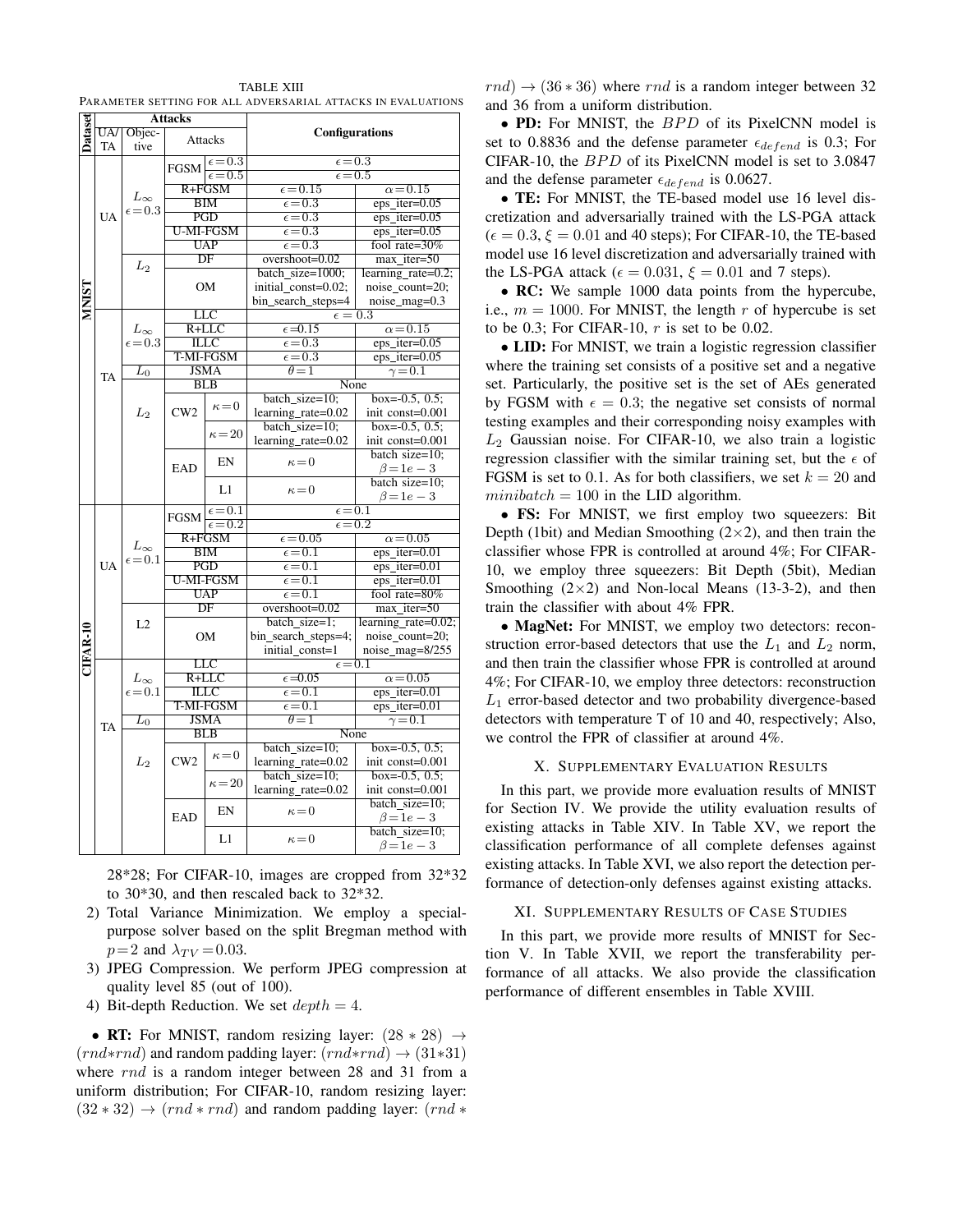|              |            |                  | Attack       |                  |               | <b>Misclassification</b> |             |       |                                        | Imperceptibility |            |            |            | <b>Robustness</b> |            |             |       |       |       |       |       |
|--------------|------------|------------------|--------------|------------------|---------------|--------------------------|-------------|-------|----------------------------------------|------------------|------------|------------|------------|-------------------|------------|-------------|-------|-------|-------|-------|-------|
| Datasets     | UA/        | Objec-           |              | <b>Attacks</b>   | MR            | <b>ACAC</b>              | <b>ACTC</b> |       | $\overline{\mathrm{ALD}}_{\mathrm{p}}$ |                  | <b>ASS</b> | <b>PSD</b> | <b>NTE</b> | RGB               | <b>RIC</b> | $_{\rm CC}$ |       |       |       |       |       |
|              | TA         | tive             |              |                  |               |                          |             | L٥    | $L_{2}$                                | $L_{\infty}$     |            |            |            |                   |            |             |       |       |       |       |       |
|              |            |                  | <b>FGSM</b>  | $\epsilon = 0.3$ | 30.4%         | 0.762                    | 0.065       | 0.398 | 4.887                                  | 0.300            | 0.554      | 67.589     | 0.643      | 0.908             | 1.000      | 0.0012      |       |       |       |       |       |
|              |            |                  |              | $\epsilon = 0.5$ | 44.8%         | 0.705                    | 0.071       | 0.382 | 7.795                                  | 0.500            | 0.350      | 105.763    | 0.566      | 0.933             | 000.1      | 0.0012      |       |       |       |       |       |
|              |            | $L_{\infty}$     |              | $R + FGSM$       | 34.2%         | 0.766                    | 0.073       | 0.540 | 4.866                                  | 0.300            | 0.553      | 84.001     | 0.648      | 0.874             | 0.991      | 0.0013      |       |       |       |       |       |
|              |            | $\epsilon = 0.3$ |              | BIM              | 75.6%         | 0.995                    | 0.004       | 0.740 | 4.527                                  | 0.300            | 0.572      | 83.466     | 0.990      | 0.979             | 0.894      | 0.0014      |       |       |       |       |       |
|              | <b>UAs</b> |                  |              | PGD              | 82.4%         | 0.996                    | 0.004       | 0.825 | 4.918                                  | 0.300            | 0.564      | 94.842     | 0.992      | 0.977             | 1.000      | 0.0034      |       |       |       |       |       |
|              |            |                  |              | <b>U-MI-FGSM</b> | 70.4%         | 0.989                    | 0.008       | 0.658 | 5.343                                  | 0.300            | 0.534      | 97.801     | 0.979      | 0.972             | 000.       | 0.0014      |       |       |       |       |       |
|              |            |                  | <b>UAP</b>   |                  | 30.3%         | 0.757                    | 0.089       | 0.745 | 7.220                                  | 0.300            | 0.456      | 155.794    | 0.607      | 0.855             | 0.884      | 0.0000      |       |       |       |       |       |
|              |            | L <sub>2</sub>   |              | DF               | 100.0%        | 0.543                    | 0.405       | 0.359 | .808                                   | 0.492            | 0.927      | 13.994     | 0.138      | 0.066             | 0.999      | 0.0070      |       |       |       |       |       |
|              |            |                  |              | OM               | 100.0%        | 0.834                    | 0.048       | 0.214 | 4.390                                  | 0.693            | 0.795      | 27.422     | 0.735      | 0.877             | 000.1      | 1.4738      |       |       |       |       |       |
| <b>NNIST</b> |            |                  | $_{\rm LLC}$ |                  | 5.6%          | 0.683                    | 0.062       | 0.320 | 4.459                                  | 0.300            | 0.519      | 56.790     | 0.624      | 0.782             | 0.982      | 0.0001      |       |       |       |       |       |
|              |            | $L_{\infty}$     | $R+LLC$      |                  | 4.0%<br>59.4% | 0.651                    | 0.090       | 0.534 | 4.843                                  | 0.300            | 0.437      | 85.311     | 0.547      | 0.763             | 0.974      | 0.0001      |       |       |       |       |       |
|              |            | $\epsilon = 0.3$ |              | <b>ILLC</b>      |               | 0.865                    | 0.012       | 0.757 | 4.510                                  | 0.300            | 0.572      | 83.904     | 0.769      | 0.786             | 000.       | 0.0004      |       |       |       |       |       |
|              |            |                  |              | T-MI-FGSM        | 86.4%         | 0.851                    | 0.028       | 0.672 | 5.534                                  | 0.300            | 0.524      | 102.145    | 0.798      | 0.914             | 0.999      | 0.0014      |       |       |       |       |       |
|              | <b>TAs</b> | $L_0$            |              | <b>JSMA</b>      | 76.4%         | 0.605                    | 0.169       | 0.052 | 4.944                                  | 1.000            | 0.768      | 22.045     | 0.376      | 0.402             | 0.996      | 0.3756      |       |       |       |       |       |
|              |            |                  |              | <b>BLB</b>       | 100.0%        | 0.677                    | 0.200       | 0.373 | 1.778                                  | 0.536            | 0.910      | 14.145     | 0.460      | 0.026             | 0.981      | 21.6217     |       |       |       |       |       |
|              |            |                  | CW2          | $\kappa = 0$     | 99.7%         | 0.326                    | 0.318       | 0.342 | 1.746                                  | 0.528            | 0.925      | 14.086     | 0.003      | 0.004             | 0.388      | 2.6302      |       |       |       |       |       |
|              |            | $L_2$            |              | $\kappa = 20$    | 97.4%         | 0.995                    | 0.001       | 0.393 | 3.570                                  | 0.842            | 0.772      | 39.359     | 0.995      | 1.000             | 1.000      | 2.5650      |       |       |       |       |       |
|              |            |                  | EAD          | EN               | 100%          | 0.361                    | 0.322       | 0.200 | 1.717                                  | 0.620            | 0.933      | 9.928      | 0.025      | 0.036             | 0.766      | 1.3443      |       |       |       |       |       |
|              |            |                  |              |                  |               |                          |             |       |                                        | L1               | 100%       | 0.371      | 0.312      | 0.189             | 1.746      | 0.657       | 0.934 | 9.558 | 0.039 | 0.038 | 0.836 |

TABLE XIV UTILITY EVALUATION RESULTS OF ALL ATTACKS ON MNIST

TABLE XV

CLASSIFICATION ACCURACY OF COMPLETELY DEFENSES AGAINST ADVERSARIAL ATTACKS ON MNIST

|                 |                                    |                  | Attack                  |                  |              |                          | <b>Defense-enhanced Models</b> |                             |        |                            |            |       |           |                             |        |         |         |
|-----------------|------------------------------------|------------------|-------------------------|------------------|--------------|--------------------------|--------------------------------|-----------------------------|--------|----------------------------|------------|-------|-----------|-----------------------------|--------|---------|---------|
| <b>Datasets</b> | UA/                                | Objec-           | Attacks                 |                  | $#$ of       | Original<br>Model<br>AEs |                                | <b>Adversarial Training</b> |        | <b>Gradient</b><br>Masking |            |       |           | <b>Input Transformation</b> |        | RC      | Average |
|                 | TA                                 | tive             |                         |                  |              |                          | <b>NAT</b>                     | EAT                         | PAT    | DD                         | <b>IGR</b> | EIT   | <b>RT</b> | <b>PD</b>                   | TE     |         |         |
|                 |                                    |                  | <b>FGSM</b>             | $\epsilon = 0.3$ | 304          | $0.0\%$                  | 88.2%                          | 88.8%                       | 94.1%  | 60.2%                      | 76.6%      | 61.5% | 26.0%     | 11.2%                       | 93.8%  | 8.6%    | 60.9%   |
|                 |                                    |                  |                         | $\epsilon = 0.5$ | 448          | $0.0\%$                  | 28.8%                          | 25.9%                       | 26.3%  | 29.5%                      | 42.6%      | 27.9% | 15.2%     | 2.9%                        | 20.5%  | 1.6%    | 22.1%   |
|                 |                                    | $L_{\infty}$     |                         | $R + FGSM$       | 342          | 0.0%                     | 95.9%                          | 95.6%                       | 98.3%  | 78.4%                      | 88.3%      | 77.8% | 30.1%     | 17.3%                       | 97.1%  | 19.3%   | 69.8%   |
|                 |                                    | $\epsilon = 0.3$ | $\overline{\text{BIM}}$ |                  | 756          | 0.0%                     | 93.0%                          | 92.5%                       | 97.9%  | 71.6%                      | 83.6%      | 65.7% | 21.2%     | 7.0%                        | 97.6%  | 9.4%    | 63.9%   |
|                 | <b>UAs</b>                         |                  | PGD                     |                  | 824          | 0.0%                     | 95.4%                          | 93.8%                       | 98.2%  | 74.5%                      | 85.9%      | 67.7% | 18.3%     | 10.6%                       | 98.4%  | 11.5%   | 65.4%   |
|                 |                                    |                  |                         | <b>U-MI-FGSM</b> | 704          | 0.0%                     | 90.9%                          | 90.8%                       | 97.3%  | 64.4%                      | 80.0%      | 57.0% | 20.2%     | 8.7%                        | 97.0%  | 9.8%    | 61.6%   |
|                 |                                    |                  |                         | <b>UAP</b>       | 303          | 0.0%                     | 96.7%                          | 95.4%                       | 98.7%  | 71.3%                      | 15.2%      | 12.9% | 10.2%     | 18.2%                       | 97.7%  | 42.2%   | 55.8%   |
|                 |                                    | L <sub>2</sub>   |                         | DF               | 1000<br>1000 | 0.0%                     | 99.6%                          | 99.3%                       | 99.3%  | 96.8%                      | 98.9%      | 99.0% | 68.9%     | 97.5%                       | 99.3%  | 98.6%   | 95.7%   |
|                 |                                    |                  |                         | OM               |              | $0.0\%$                  | 88.6%                          | 87.7%                       | 93.7%  | 70.8%                      | 90.5%      | 77.9% | 26.3%     | 4.8%                        | 94.8%  | 1.0%    | 63.6%   |
|                 |                                    |                  | <b>LLC</b>              |                  | 56           | $0.0\%$                  | 96.4%                          | 98.2%                       | 100.0% | 73.2%                      | 96.4%      | 75.0% | 8.9%      | 23.2%                       | 100.0% | $7.1\%$ | 67.9%   |
|                 |                                    | $L_{\infty}$     | $R+LLC$                 |                  | 40           | $0.0\%$                  | 97.5%                          | 95.0%                       | 97.5%  | 92.5%                      | 97.5%      | 92.5% | 25.0%     | 30.0%                       | 95.0%  | 32.5%   | 75.5%   |
| NNIST           |                                    | $\epsilon = 0.3$ | <b>ILLC</b>             |                  | 594          | $0.0\%$                  | 98.7%                          | 98.8%                       | 99.0%  | 87.0%                      | 95.1%      | 86.7% | 25.4%     | 20.7%                       | 98.5%  | 30.8%   | 74.1%   |
|                 |                                    |                  |                         | <b>T-MI-FGSM</b> | 864          | $0.0\%$                  | 98.4%                          | 97.9%                       | 99.2%  | 81.9%                      | 90.5%      | 72.1% | 26.6%     | 18.8%                       | 99.1%  | 22.9%   | 70.7%   |
|                 | <b>TAs</b>                         | $L_0$            |                         | JSMA             | 764          | $0.0\%$                  | 78.5%                          | 74.1%                       | 79.7%  | 78.5%                      | 86.0%      | 73.7% | 38.6%     | 13.7%                       | 73.0%  | 35.2%   | 63.1%   |
|                 |                                    |                  |                         | <b>BLB</b>       | 1000         | $0.0\%$                  | 99.7%                          | 99.0%                       | 99.3%  | 98.7%                      | 99.1%      | 99.0% | 66.3%     | 95.2%                       | 98.6%  | 98.0%   | 95.3%   |
|                 |                                    |                  | CW2                     | $\kappa = 0$     | 997          | $0.0\%$                  | 99.6%                          | 99.0%                       | 99.3%  | 98.2%                      | 99.1%      | 98.2% | 68.3%     | 96.4%                       | 98.4%  | 98.4%   | 95.5%   |
|                 |                                    | L <sub>2</sub>   |                         | $\kappa = 20$    | 963          | $0.0\%$                  | 79.7%                          | 78.7%                       | 85.2%  | 79.2%                      | 90.7%      | 73.5% | 19.8%     | 2.9%                        | 81.1%  | 0.5%    | 59.1%   |
|                 |                                    |                  | EAD                     | EN               | 1000         | 0.0%                     | 99.3%                          | 98.4%                       | 99.0%  | 98.4%                      | 99.1%      | 98.5% | 64.5%     | 96.6%                       | 98.0%  | 98.3%   | 95.0%   |
|                 |                                    |                  |                         | LI               | 1000         | $0.0\%$                  | 99.0%<br>90.7%                 | 97.8%                       | 98.3%  | 98.1%                      | 99.1%      | 97.9% | 62.0%     | 94.9%                       | 96.8%  | 98.3%   | 94.2%   |
|                 | 682.1<br>$0.0\%$<br><b>Average</b> |                  |                         |                  |              |                          |                                | 89.8%                       | 92.6%  | 79.1%                      | 85.0%      | 74.4% | 33.8%     | 35.3%                       | 91.3%  | 38.1%   | 71.0%   |

TABLE XVI

EVALUATION RESULTS OF DETECTION-ONLY DEFENSES AGAINST ALL ADVERSARIAL ATTACKS ON MNIST

| Dataset      |               | <b>Attack</b>    |                        | # of            | <b>Detection-only Defenses</b> |                         |          |        |            |                         |        |               |                         |  |
|--------------|---------------|------------------|------------------------|-----------------|--------------------------------|-------------------------|----------|--------|------------|-------------------------|--------|---------------|-------------------------|--|
|              | UA/<br>Objec- |                  | <b>Attacks</b>         | <b>Examples</b> |                                | $\overline{\text{LID}}$ |          |        | FS         |                         |        | <b>MagNet</b> |                         |  |
|              | TA            | tive             |                        |                 | <b>TPR</b>                     | <b>FPR</b>              | AUC      | TPR    | <b>FPR</b> | $\overline{\text{AUC}}$ | TPR    | $_{\rm{FPR}}$ | $\overline{\text{AUC}}$ |  |
|              |               |                  | <b>FGSM</b>            | 608             | 73.0%                          | 3.6%                    | 93.7%    | 96.1%  | 4.9%       | 99.1%                   | 100.0% | 6.6%          | 100.0%                  |  |
|              |               |                  | $R + FGSM$             | 684             | 70.2%                          | 4.1%                    | 94.5%    | 97.7%  | 3.5%       | 99.5%                   | 100.0% | 3.5%          | 100.0%                  |  |
|              |               | $L_{\infty}$     | <b>BIM</b>             | 1512            | $10.4\%$                       | 4.2%                    | 60.2%    | 92.7%  | 3.7%       | 98.7%                   | 100.0% | 3.7%          | 100.0%                  |  |
|              | <b>UAs</b>    | $\epsilon = 0.3$ | PGD                    | 1648            | 10.3%                          | 4.1%                    | 54.8%    | 96.1%  | 3.4%       | 99.5%                   | 100.0% | 3.6%          | $100.0\%$               |  |
|              |               |                  | <b>U-MI-FGSM</b>       | 1408            | 22.7%                          | 4.1%                    | 67.6%    | 90.5%  | 3.6%       | 98.4%                   | 100.0% | 3.7%          | 100.0%                  |  |
|              |               |                  | $UAP-i$                | 606             | 87.8%                          | 4.6%                    | 97.5%    | 99.7%  | 5.0%       | 99.6%                   | 100.0% | 4.0%          | $100.0\%$               |  |
|              |               | L <sub>2</sub>   | DF                     | 2000            | 84.1%                          | 2.9%                    | 98.0%    | 99.9%  | $4.0\%$    | 99.6%                   | 80.5%  | 3.6%          | 94.8%                   |  |
|              |               |                  | $\overline{\text{OM}}$ | 2000            | 60.7%                          | 3.0%                    | $90.0\%$ | 94.0%  | 3.7%       | 99.1%                   | 91.3%  | 3.7%          | 97.0%                   |  |
| <b>MNIST</b> |               | $L_{\infty}$     | LLC                    | 112             | 87.5%                          | 3.6%                    | 91.1%    | 100.0% | 7.1%       | 99.7%                   | 100.0% | $1.8\%$       | 100.0%                  |  |
|              |               |                  | $R+LLC$                | 80              | 95.0%                          | 5.0%                    | 85.3%    | 100.0% | 2.5%       | $100.0\%$               | 100.0% | 2.5%          | 100.0%                  |  |
|              |               | $\epsilon = 0.3$ | <b>ILLC</b>            | 1188            | 64.8%                          | 5.9%                    | 89.2%    | 99.7%  | 3.9%       | 100.0%                  | 100.0% | 5.2%          | 100.0%                  |  |
|              |               |                  | <b>T-MI-FGSM</b>       | 1728            | 52.7%                          | $3.5\%$                 | 89.8%    | 99.3%  | 3.0%       | 99.9%                   | 100.0% | 4.5%          | $100.0\%$               |  |
|              | <b>TAs</b>    | $L_0$            | JSMA                   | 2000            | 69.1%                          | 5.6%                    | 92.8%    | 100.0% | 3.2%       | 99.6%                   | 84.0%  | 5.0%          | 95.3%                   |  |
|              |               |                  | <b>BLB</b>             | 1528            | 77.5%                          | 5.9%                    | 94.7%    | 99.7%  | 4.8%       | 99.5%                   | 98.2%  | 3.7%          | 99.1%                   |  |
|              |               | L <sub>2</sub>   | CW2                    | 1994            | 93.9%                          | 3.4%                    | 99.2%    | 100.0% | 3.0%       | 99.6%                   | 80.5%  | 3.7%          | 94.5%                   |  |
|              |               |                  | EAD (EN)               | 2000            | 92.0%                          | 3.5%                    | 98.5%    | 100.0% | 3.5%       | 99.4%                   | 75.8%  | 4.4%          | 92.3%                   |  |
|              |               |                  | $EAD$ (L1)             | 2000            | 93.1%                          | $3.8\%$                 | 98.9%    | 100.0% | 4.9%       | 99.5%                   | 73.7%  | 3.4%          | 92.1%                   |  |
|              |               | <b>AVERAGE</b>   |                        | 1358.6          | 67.3%                          | $4.2\%$                 | 88.0%    | 98.0%  | $4.0\%$    | 99.4%                   | 93.2%  | $3.9\%$       | 97.9%                   |  |